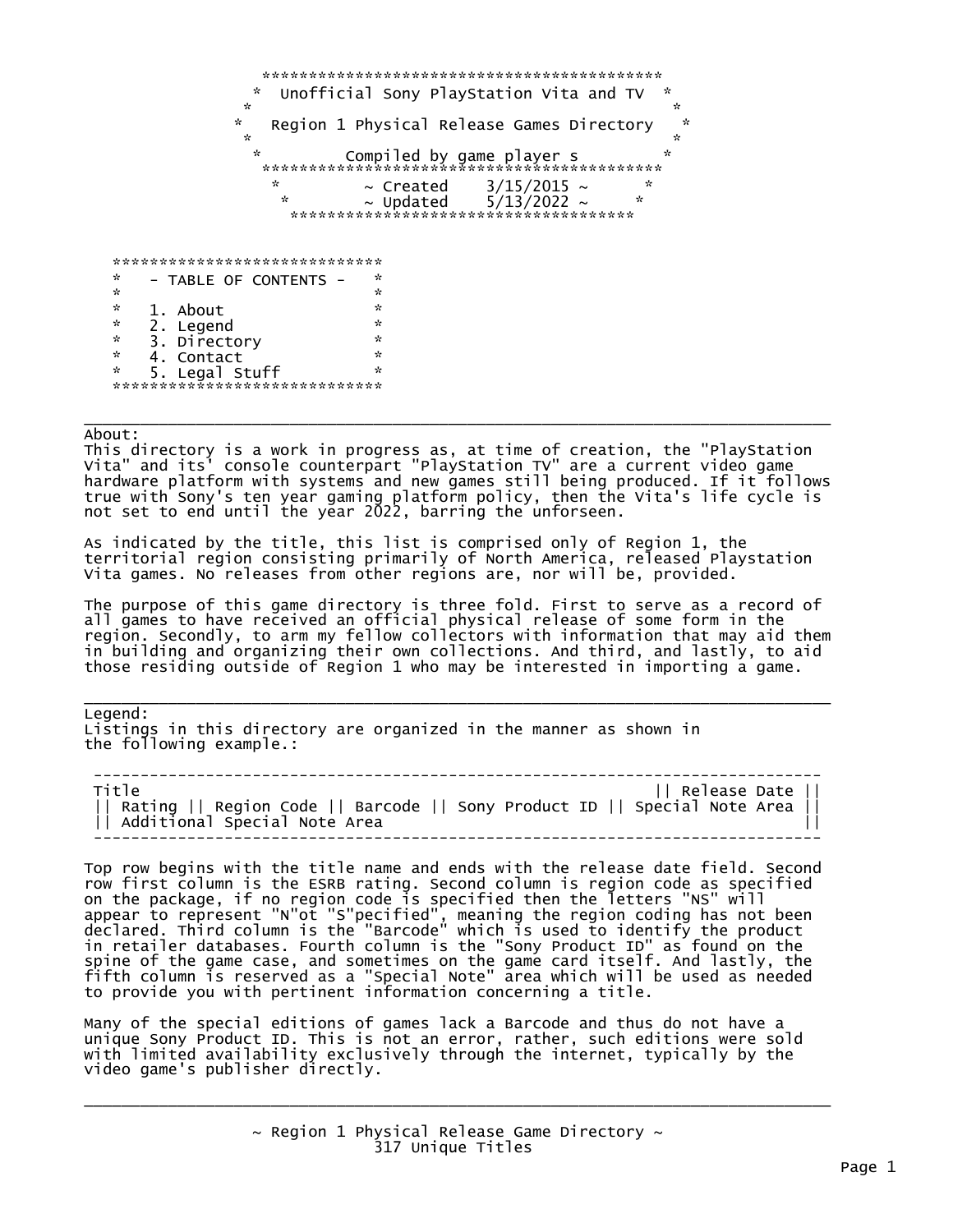[[<< # >>]] 2064: Read Only Memories 2064: Read Only Memories 2064: Read Only Memories || 6/29/2018 || || M || All || 819976021069 || PCSE-00972 || Standard Edition || || M || All || || PCSE-00972 || Collector's Edition || || Collector's Edition sold exclusively online through the Limited Run Games || || webstore. || -------------------------------------------------------------------------------- 7's Carlet || 5/25/2018 || || T || ALL || 853736006453 || PCSE-01168 || || --------------------------------------------------------------------------------  $\frac{1}{2}$  ,  $\frac{1}{2}$  ,  $\frac{1}{2}$  ,  $\frac{1}{2}$  ,  $\frac{1}{2}$  ,  $\frac{1}{2}$  ,  $\frac{1}{2}$  ,  $\frac{1}{2}$  $[<\langle A \rangle$ -------------------------------------------------------------------------------- A Rose in the Twilight || 4/11/2017 || || NR || All || 813633018713 || PCSE-01046 || Standard Edition || || NR || All || || PCSE-01046 || Limited Edition ||  $| \; |$  Both editions were sold exclusively online through the NISA webstore. -------------------------------------------------------------------------------- Aegis of Earth: Protonovus Assault || 3/15/2016 || || T || All || 853736006064 || PCSE-00844 || || -------------------------------------------------------------------------------- Akiba's Beat || 5/16/2017 || || T || All || 859716006079 || PCSE-00927 || || || Pre-ordered copies came with "Pinkun" mini-plushie. || -------------------------------------------------------------------------------- Akiba's Trip: Undead & Undressed || 8/12/2014 || || M || All || 853466001674 || PCSE-00428 || || -------------------------------------------------------------------------------- Alone With You || 4/19/2019 || || E10+ || All || 819976022202 || PCSE-01108 || Standard Edition || || E10+ || All || || PCSE-01108 || Classic Edition ||  $\,$  Classic Edition sold exclusively online through the Limited Run Games  $\,$ || webstore. || -------------------------------------------------------------------------------- Angry Birds: Star Wars || 10/29/2013 || || E || 1 || 047875767928 || PCSE-00294 || U.S.A. Release Package || || E || 1 || 047875767935 || PCSE-00294 || Canada Release Package || -------------------------------------------------------------------------------- Another World: 20th Anniversary Edition || 8/28/2018 || || T || All || 819976021311 || PCSE-01227 || Standard Edition || || T || All || || PCSE-01227 || Classic Edition || || Classic Edition sold exclusively online through the Limited Run Games || || webstore. || -------------------------------------------------------------------------------- Antiquia Lost || 5/25/2018 || || E10+ || All || 819976020857 || PCSE-01147 || Limited Physical Edition ||  $|$  Sold exclusively online through the Limited Run Games webstore. -------------------------------------------------------------------------------- Aqua Kitty: Milk Mine Defender DX || 1/27/2017 || || NR || All || 636676491776 || PCSE-00970 || Limited Physical Edition || || Sold exclusively online through the Limited Run Games webstore. -------------------------------------------------------------------------------- Ar nosurge Plus: Ode to an Unborn Star || 7/2/2015 || || T || All || 040198002707 || PCSE-00707 || Limited Physical Edition ||  $| \cdot |$  Sold exclusively online through the NISA webstore. -------------------------------------------------------------------------------- Arcana Heart 3: LOVE MAX!!!!! || 9/23/2014 || || T || All || 893610001914 || PCSE-00427 || || -------------------------------------------------------------------------------- Army Corps of Hell || 2/22/2012 || || M || NS || 662248911243 || PCSE-00006 || || -------------------------------------------------------------------------------- Asdivine Hearts || 8/25/2017 || || NR || All || 819976020055 || PCSE-01106 || Limited Physical Edition ||  $| \ \vert$  Sold exclusively online through the Limited Run Games webstore. -------------------------------------------------------------------------------- Asphalt Injection || 2/15/2012 || || E10+ || NS || 008888317135 || PCSE-00007 || || --------------------------------------------------------------------------------

 $\frac{1}{2}$  ,  $\frac{1}{2}$  ,  $\frac{1}{2}$  ,  $\frac{1}{2}$  ,  $\frac{1}{2}$  ,  $\frac{1}{2}$  ,  $\frac{1}{2}$  ,  $\frac{1}{2}$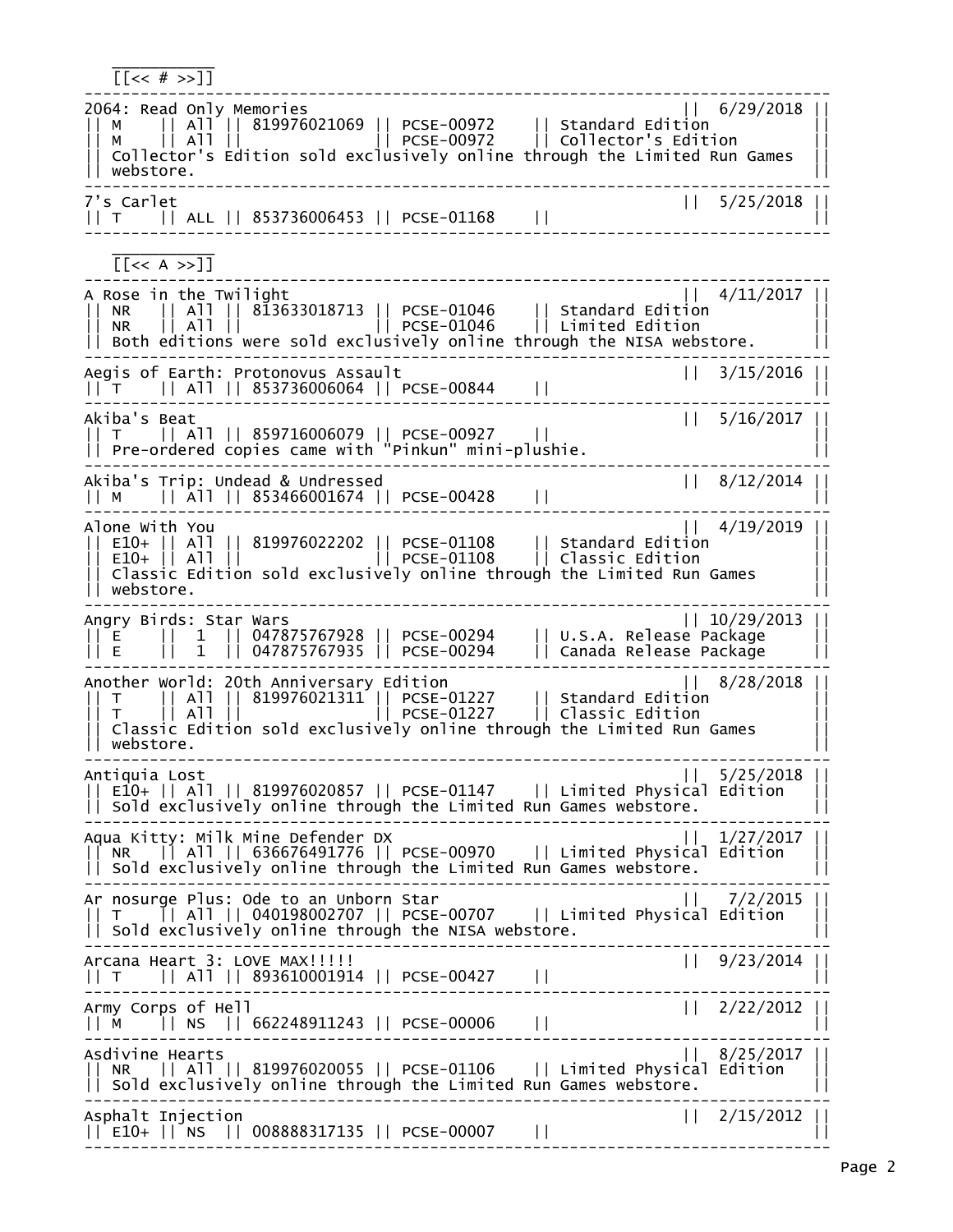Assassin's Creed III: Liberation || 10/30/2012 || || M || 1 || 008888317234 || PCSE-00053 || U.S.A. Release Package || || M || 1 || 008888317371 || PCSE-00053 || Canada Release Package || || M || 1 || 400100282144 || PCSE-00053 || Steelbook (Canada Only) || || This game was also sold without case in a system bundle with a white model ||  $|\;|$  PCH-1001 Vita. Steelbook overcase was a Future Shop exclusive promotional.  $|\;|$ -------------------------------------------------------------------------------- Assassin's Creed Chronicles || 4/5/2016 || || T || All || 887256015596 || PCSE-00700 || || -------------------------------------------------------------------------------- Atari Flashback Classics || 8/2/2019 || || E || All || 819976022196 || PCSE-01333 || Standard Edition || || E || All || || PCSE-01333 || Classic Edition ||  $\,$  Classic Edition sold exclusively online through the Limited Run Games || webstore. || -------------------------------------------------------------------------------- Atelier Escha & Logy Plus: ~Alchemists of the Dusk Sky~ || 1/19/2016 || || E10+ || All || 040198002752 || PCSE-00826 || Limited Physical Edition || || Sold exclusively online through the NISA webstore. || -------------------------------------------------------------------------------- Atelier Shallie Plus: ~Alchemists of the Dusk Sea~ || 1/17/2017 || || T || All || 040198002851 || PCSE-00998 || Standard Edition || || T || All || || PCSE-00998 || Limited Edition || || Limited edition was sold exclusively online through the NIS webstore. || -------------------------------------------------------------------------------- Axiom Verge || 11/21/2017 || || T || All || 853191007101 || PCSE-01170 || \*Standard Edition || || T || All || 853191007071 || PCSE-01170 || Multiverse Edition || || \*Game was only sold new as the boxed "Multiverse Edition". || --------------------------------------------------------------------------------  $\frac{1}{2}$  ,  $\frac{1}{2}$  ,  $\frac{1}{2}$  ,  $\frac{1}{2}$  ,  $\frac{1}{2}$  ,  $\frac{1}{2}$  ,  $\frac{1}{2}$  ,  $\frac{1}{2}$  [[<< B >>]] -------------------------------------------------------------------------------- Bad Apple Wars || 10/13/2017 || || T || All || 853736006156 || PCSE-01042 || Standard Edition || || T || All || 853736006484 || PCSE-01042 || Day One Edition ||  $|\,|$  Dav One Edition sold exclusively through GameStop. -------------------------------------------------------------------------------- Bard's Gold || 7/7/2017 || || NR || All || 636676492148 || PCSE-01024 || Limited Physical Edition ||  $|\;|$  Sold exclusively online through the Limited Run Games webstore. -------------------------------------------------------------------------------- Bastion || 7/27/2018 || || T || All || 819976021298 || PCSE-00790 || Limited Physical Edition || || Sold exclusively online as a limited time pre-order through the Limited || || Run Games webstore, July 27th - August 26th. || -------------------------------------------------------------------------------- Batman: Arkham Origins: Blackgate || 10/25/2013 || || T || 1 || 883929319664 || PCSE-00269 || || -------------------------------------------------------------------------------- Ben 10: Galactic Racing || 2/15/2012 || || E || NS || 879278140028 || PCSE-00024 || || -------------------------------------------------------------------------------- Bit.Trip Presents... Runner2: Future Legend of Rhythm Alien || 3/17/2017 || || NR || All || 636676491851 || PCSE-00953 || Limited Physical Edition || || NR || All || 636676491851 || PCSE-00953 || PAX East 2017 Edition || || Sold early at PAX East 2017, and online through the Limited Run Games || || webstore. Has two cover art variations. ||  $|| 6/24/2014$ BlazBlue: Chrono Phantasma || T || All || 893610001891 || PCSE-00279 || || -------------------------------------------------------------------------------- BlazBlue: Chrono Phantasma Extend || 7/28/2015 || T || All || 865415000126 || PCSE-00677 || || -------------------------------------------------------------------------------- BlazBlue: Continuum Shift Extend<br>|| T || NS || 893610001570 || PCSE-00018 || || || 2/15/2012 || T || NS || 893610001570 || PCSE-00018 || || -------------------------------------------------------------------------------- Bloodstained: Curse of the Moon || 3/15/2018 || || T || All || 819976022134 || PCSE-01315 || Standard Edition || || T || All || || PCSE-01315 || Classic Edition ||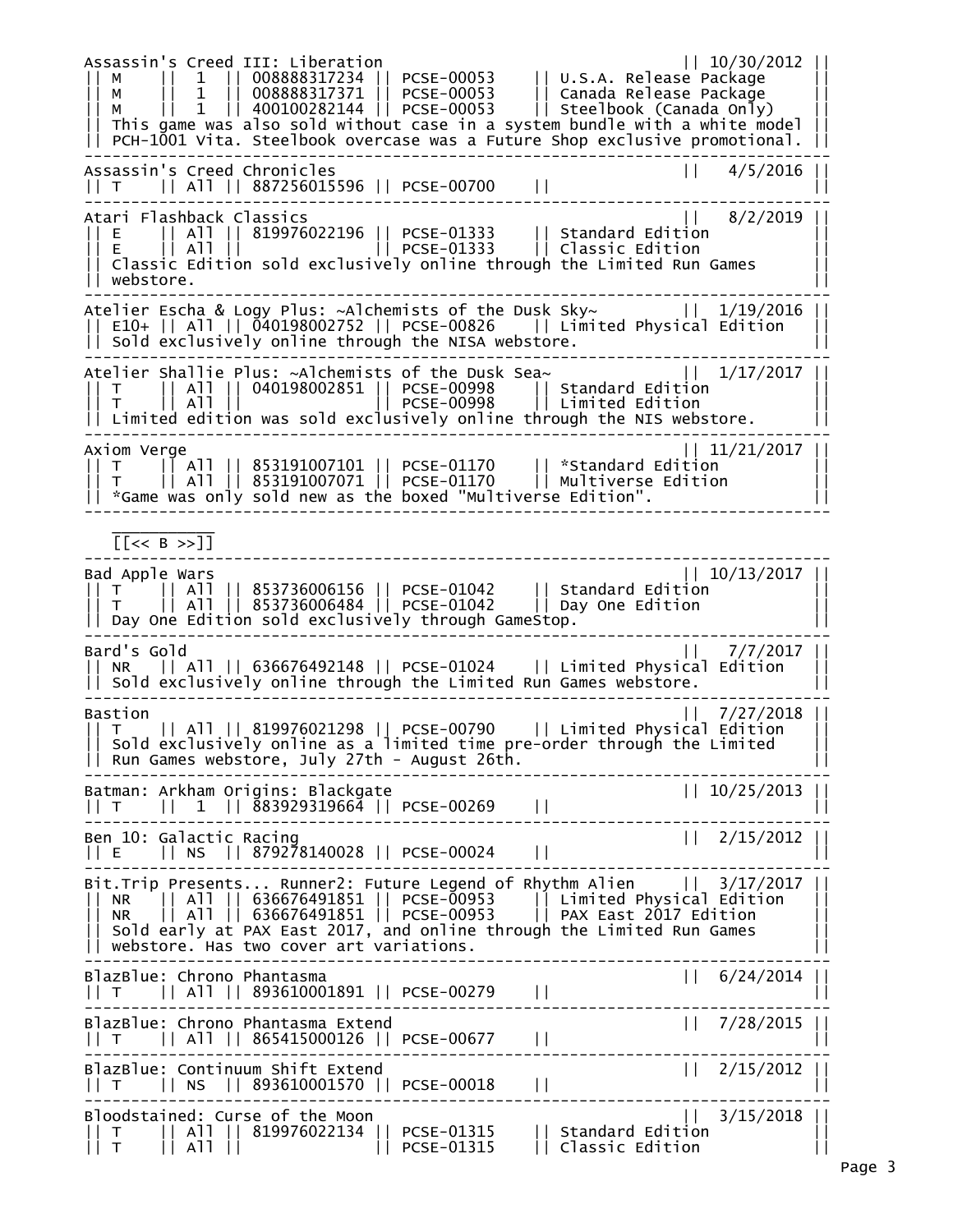|| Classic Edition sold exclusively online through the Limited Run Games || || webstore. || -------------------------------------------------------------------------------- Borderlands 2 || 5/6/2014 || || M || All || 711719039549 || PCSE-00383 || || -------------------------------------------------------------------------------- Breach & Clear || 10/29/2015 || || NR || All || 636676491301 || PCSE-00746 || Limited Physical Edition ||  $| \cdot |$  Sold exclusively online through the Limited Run Games webstore. -------------------------------------------------------------------------------- Broken Age || 6/9/2017 || || NR || All || 636676492087 || PCSE-01058 || Limited Physical Edition ||  $| \ |$  Sold exclusively online through the Limited Run Games webstore. --------------------------------------------------------------------------------  $\frac{1}{2}$  ,  $\frac{1}{2}$  ,  $\frac{1}{2}$  ,  $\frac{1}{2}$  ,  $\frac{1}{2}$  ,  $\frac{1}{2}$  ,  $\frac{1}{2}$  ,  $\frac{1}{2}$  [[<< C >>]] -------------------------------------------------------------------------------- Call of Duty: Black Ops: Declassified || 11/13/2012 || || M || 1 || 047875843899 || PCSE-00097 || This game was also sold || || without case in a system bundle with a model PCH-1001 Vita. || -------------------------------------------------------------------------------- Chaos;Child || 10/24/2017 || || M || All || 814737020282 || PCSE-01022 || Standard Edition || || M || All || || PCSE-01022 || Gigalomaniac Edition || || Gigalomaniac Edition was sold exclusively online through RiceDigital.co.uk.|| -------------------------------------------------------------------------------- Child of Light || 3/24/2015 || || E10+ || All || 887256001438 || PCSE-00480 || || -------------------------------------------------------------------------------- Chronus Arc || 3/1/2019 || || E10+ || All || 819976022127 || PCSE-01281 || Limited Physical Edition || || Sold exclusively online through the Limited Run Games webstore. || -------------------------------------------------------------------------------- Claire: Extended Cut || 12/1/2017 || || M || All || 819976020079 || PCSE-01059 || Limited Physical Edition || || Sold exclusively online through the Limited Run Games webstore. || -------------------------------------------------------------------------------- Code: Realize ~Future Blessings~ || 3/30/2018 || || T || All || 853736006163 || PCSE-01057 || Standard Edition || || T || All || 853736006491 || PCSE-01057 || Limited Editon || -------------------------------------------------------------------------------- Code: Realize ~Guardian of Rebirth~ || 10/20/2015 || || T || All || 865415000164 || PCSE-00763 || || -------------------------------------------------------------------------------- Code: Realize ~Wintertide Miracles~ || 2/14/2019 || || T || All || 853736006675 || PCSE-01278 || Standard Edition || || T || All || 853736006682 || PCSE-01278 || Limited Editon || -------------------------------------------------------------------------------- Collar X Malice || 7/28/2017 || || M || ALL || 853736006170 || PCSE-01011 || || -------------------------------------------------------------------------------- Conception II: Children of the Seven Stars || 4/15/2014 || || M || All || 730865200078 || PCSE-00376 || Standard Edition || || M || All || 730865200078 || PCSE-00376 || Limited Editon || -------------------------------------------------------------------------------- Corpse Party: Blood Drive || 10/13/2015 | || M || All || 853466001780 || PCSE-00708 || EverAfter Edition || -------------------------------------------------------------------------------- Cosmic Star Heroine || 5/25/2018 || || T || All || 819976020840 || PCSE-01232 || Standard Edition || || T || All || || PCSE-01232 || Collector's Edition || || Collector's Edition sold first to KickStarter campaign backers with remnant||  $|\,|$  inventory sold exclusively online through the Limited Run Games webstore. || Standard edition offered as a limited time pre-order through the Limited || || Run Games webstore, May 25th - June 1st. || -------------------------------------------------------------------------------- Criminal Girls: Invite Only || 2/3/2015 || || M || All || 813633015163 || PCSE-00516 || Standard Edition || || M || All || 813633014432 || PCSE-00516 || Limited Edition ||  $\vert\vert$  Limited edition was sold exclusively online through the NISA webstore.  $\vert\vert\vert$ --------------------------------------------------------------------------------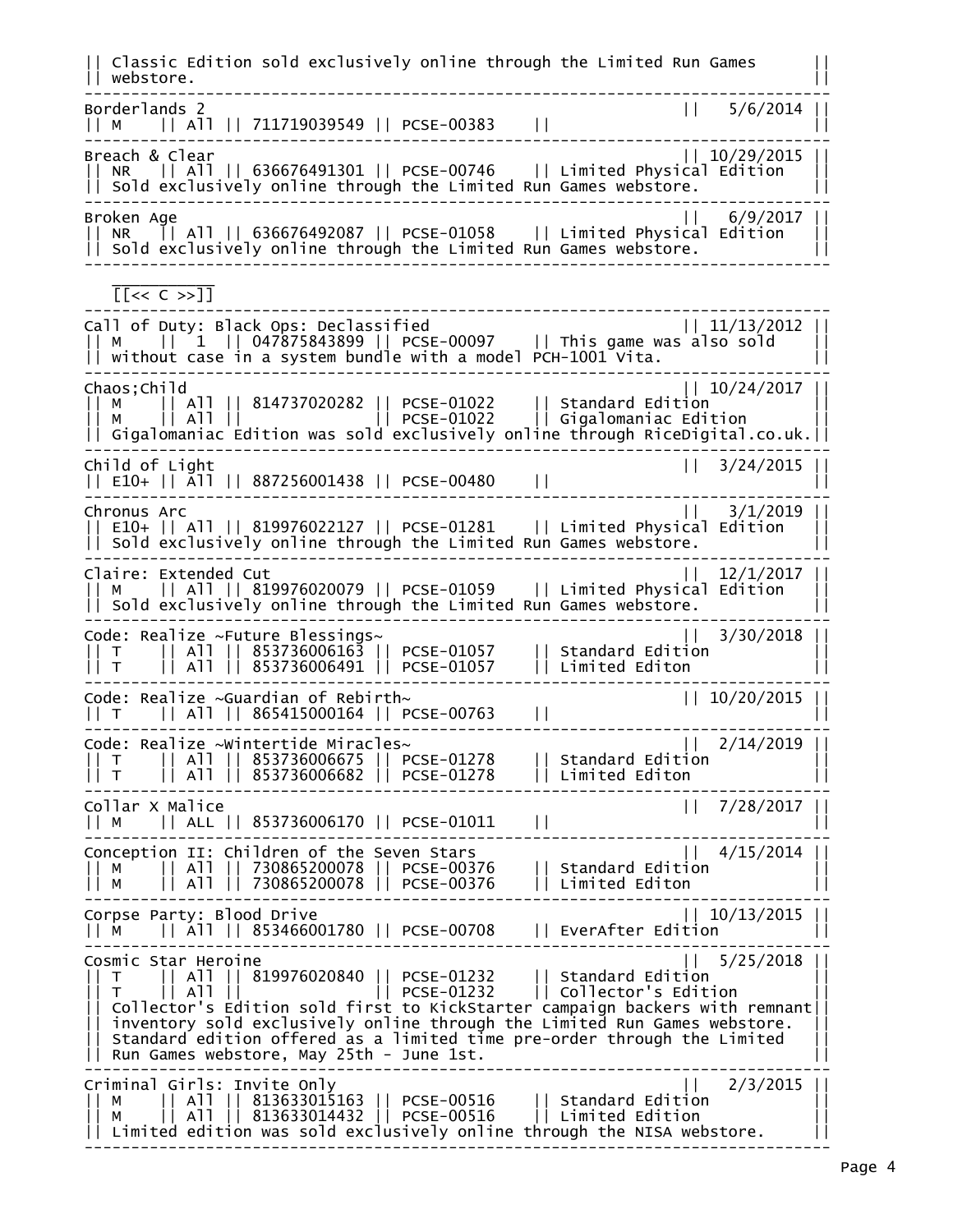Criminal Girls 2: Party Favors || 10/11/2016 || || M || All || 813633017327 || PCSE-00916 || Standard Edition || || M || All || 813633017617 || PCSE-00916 || Limited Edition || || M || All || || PCSE-00916 || Party Bag Edition || || Party Bag edition was sold exclusively online through the NISA webstore. || -------------------------------------------------------------------------------- Croixleur Sigma || 1/26/2018 || || E10+ || All || 819976020482 || PCSE-00936 || Limited Physical Edition || -------------------------------------------------------------------------------- Curses 'N Chaos || 2/3/2017 || || NR || All || 636676491493 || PCSE-00888 || Limited Physical Edition ||  $| \; |$  Sold exclusively online through the Limited Run Games webstore. --------------------------------------------------------------------------------  $\frac{1}{2}$  ,  $\frac{1}{2}$  ,  $\frac{1}{2}$  ,  $\frac{1}{2}$  ,  $\frac{1}{2}$  ,  $\frac{1}{2}$  ,  $\frac{1}{2}$  ,  $\frac{1}{2}$  [[<< D >>]] -------------------------------------------------------------------------------- Damascus Gear: Operation Osaka || 9/6/2019 || || T || All || 819976022042 || PCSE-01327 || Standard Edition || || Sold exclusively online through the Limited Run Games webstore. -------------------------------------------------------------------------------- Damascus Gear: Operation Tokyo || 9/6/2019 || || T || All || 819976022035 || PCSE-01323 || Standard Edition ||  $|$  sold exclusively online through the Limited Run Games webstore. -------------------------------------------------------------------------------- Danganronpa: Trigger Happy Havoc || 2/11/2014 || || M || All || 813633013466 || PCSE-00261 || Standard Edition || || M || All || || PCSE-00261 || Limited Edition ||  $| \, |$  Limited edition was sold exclusively online through the NISA webstore. -------------------------------------------------------------------------------- Danganronpa 2: Goodbye Despair<br>|| M || All || 813633013879 || PCSE-00399 || Standard Edition || M || All || 813633013879 || PCSE-00399 || Limited Edition ||<br>|| M || All || || PCSE-00 || M || All || 813633013879 || PCSE-00399 || Standard Edition || || M || All || || PCSE-00399 || Limited Edition || || Limited edition was sold exclusively online through the NISA webstore. || -------------------------------------------------------------------------------- Danganronpa Another Episode: Ultra Despair Girls || 9/1/2015 || || M || All || 813633015170 || PCSE-00692 || Standard Edition || || M || All || || PCSE-00692 || Limited Edition ||  $|\;|$  Limited edition was sold exclusively online through the NISA webstore. -------------------------------------------------------------------------------- Danganronpa V3: Killing Harmony || M || All || 813633019109 || PCSE-01100 || Standard Edition || || M || All || || PCSE-01100 || Limited Edition ||  $|\hspace{.08cm}$  Limited edition was sold exclusively online through the NISA webstore. -------------------------------------------------------------------------------- Dariusburst: Chronicle Saviours || 6/23/2017 || || NR || All || 636676492155 || PCSE-00792 || Limited Physical Edition ||  $|$  sold exclusively online through the Limited Run Games webstore. --------------------------------------------------------------------------------  $|| 3/19/2013 ||$ || M || 1 || 040198002349 || PCSE-00235 || || -------------------------------------------------------------------------------- Deadbolt || 10/11/2019 || || T || All || 819976022172 || PCSE-00971 || Limited Physical Edition || || Sold exclusively online through the Limited Run Games webstore. -------------------------------------------------------------------------------- Death Mark || 10/31/2018 || || M || All || 853736006613 || PCSE-01279 || Standard Edition || || M || All || 853736006620 || PCSE-01279 || Limited Editon ||  $|| 3/25/2014$ Deception IV: Blood Ties || M || All || 040198002516 || PCSE-00401 || || -------------------------------------------------------------------------------- | 6/9/2017 || 6/9/2017 || Deemo: The Last Recital<br>| E || All || 636676492032 || PCSE-01041 || Limited Physical Edition || All || 636676492032 || PCSE-01041 || Limited Physical Edition  $|$  sold exclusively online through the Limited Run Games webstore. || Two ESRB rating stickers on the outside of the cellophane factory seal. || -------------------------------------------------------------------------------- Defender's Quest: Valley of the Forgotten || 10/19/2018 || || T || All || 819976021540 || PCSE-01306 || Limited Physical Edition ||  $| \cdot |$  Sold exclusively online through the Limited Run Games webstore.  $| \cdot |$ --------------------------------------------------------------------------------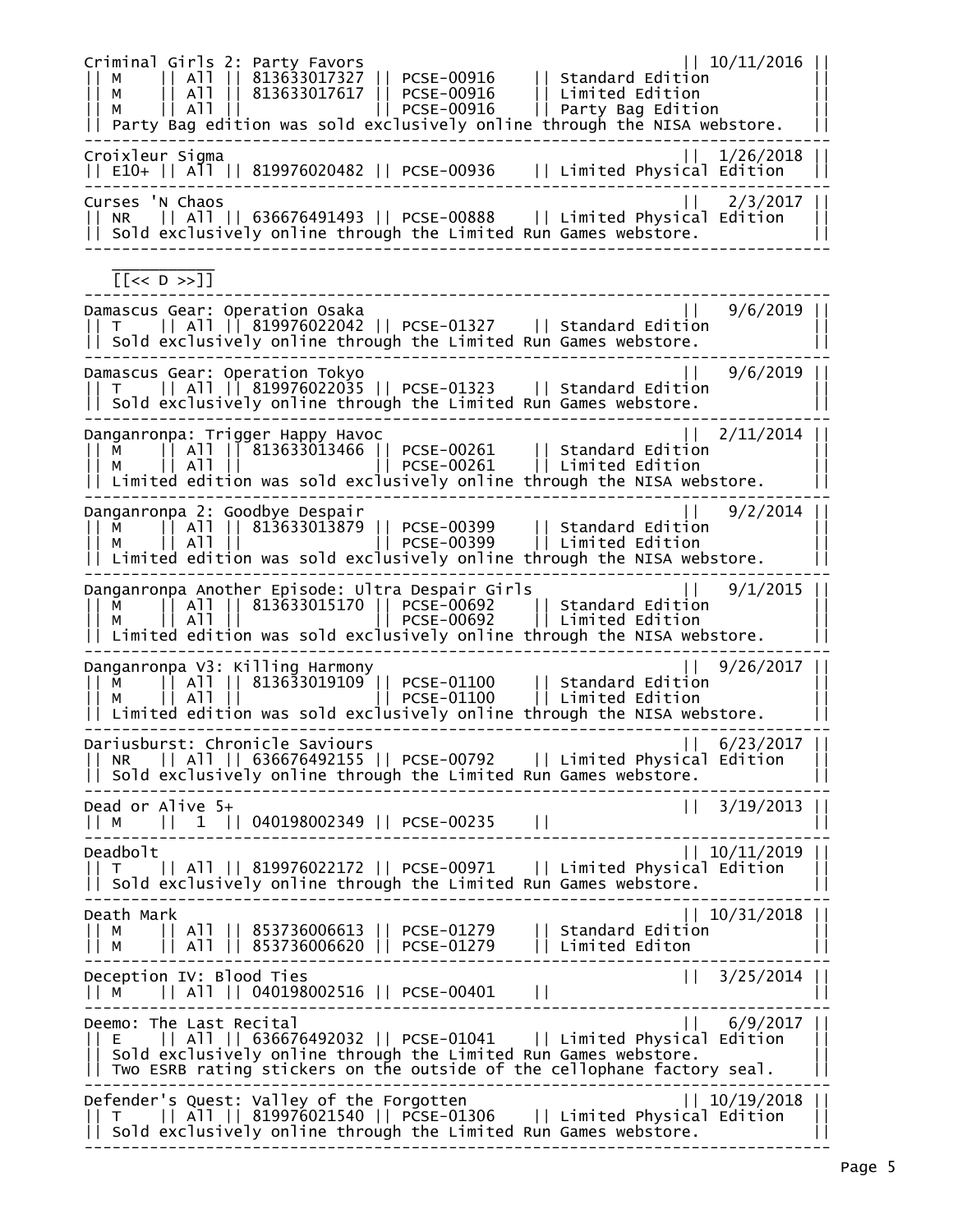Demon Gaze || 4/22/2014 || || T || All || 813633013473 || PCSE-00358 || Standard Edition || || T || All || || PCSE-00358 || Limited Edition ||  $| \, |$  Limited edition was sold exclusively online through the NISA webstore. -------------------------------------------------------------------------------- Demon Gaze II || 11/14/2017 || || T || All || 813633019826 || PCSE-01141 || Standard Edition || || T || All || || PCSE-01141 || Limited Edition || || Limited edition was sold exclusively online through the NISA webstore. || -------------------------------------------------------------------------------- Dengeki Bunko: Fighting Climax || 10/6/2015 || || T || All || 010086620092 || PCSE-00639 || Standard Edition || || T || All || 010086620092 || PCSE-00639 || Bonus Edition || -------------------------------------------------------------------------------- Disgaea 3: Absence of Detention || 4/17/2012 || || T || NS || 813633011516 || PCSE-00022 || || -------------------------------------------------------------------------------- Disgaea 4: A Promise Revisited || T || All || 813633013626 || PCSE-00360 || Standard Edition || || T || All || || PCSE-00360 || Limited Edition ||  $| \, |$  Limited edition was sold exclusively online through the NISA webstore. -------------------------------------------------------------------------------- Disney Infinity: Marvel Super Heroes (2.0 Edition) Starter Pack || 5/9/2015 || || E10+ || All || 712725026417 || PCSE-00520 || GameStop Exclusive || -------------------------------------------------------------------------------- DJMAX Technika Tune || 10/26/2012 || || T || 1 || 8809365000005|| PCSE-00208 || Standard Edition || || T || 1 || || PCSE-00208 || Limited Edition || -------------------------------------------------------------------------------- Dragon Fantasy: The Black Tome of Ice: Special Edition || 9/16/2016 || || NR || All || 636676491424 || PCSE-00952 || Limited Physical Edition || || Sold exclusively online through the Limited Run Games webstore. || -------------------------------------------------------------------------------- Dragon Fantasy (: The Volumes of Westeria) || 4/5/2019 || || E10+ || All || 819976022141 || PCSE-01086 || Limited Physical Edition || || Subtitle name of game shown only in Japanese on game cartridge and case. ||  $| \; |$  Sold exclusively online through the Limited Run Games webstore. -------------------------------------------------------------------------------- Dragon Sinker: Descendants of Legend || 10/26/2018 || || E10+ || All || 819976021564 || PCSE-01190 || Limited Physical Edition || || Sold exclusively online through the Limited Run Games webstore. || -------------------------------------------------------------------------------- Dragon's Crown || 8/6/2013 || || T || NS || 730865200054 || PCSE-00019 || || -------------------------------------------------------------------------------- | 9/8/2017 || T || ALL || 853736006439 || PCSE-01099 || || -------------------------------------------------------------------------------- Dungeon Hunter Alliance || 2/15/2012 || || T || NS || 008888317142 || PCSE-00008 || U.S.A. Release Package || || T || NS || 008888317142 || PCSE-00008 || Canada Release Package ||  $|\;|$  Only difference is bilingual case cover art.  $|\;|$ -------------------------------------------------------------------------------- Dungeon Travelers 2: The Royal Library & The Monster Seal || 8/18/2015 || || M || All || 730865200108 || PCSE-00693 || Standard Edition || || M || All || 730865200108 || PCSE-00693 || Launch Edition || || Comes with a "Ladies of Dungeon Travelers 2" 2015-2016 Calendar booklet. || -------------------------------------------------------------------------------- Dynasty Warriors 8: Xtreme Legends: Complete Edition || 3/25/2014 || || T || All || 040198002493 || PCSE-00405 || || -------------------------------------------------------------------------------- Dynasty Warriors: Next || 2/22/2012 || || T || NS || 040198002219 || PCSE-00014 || || --------------------------------------------------------------------------------  $\frac{1}{2}$  ,  $\frac{1}{2}$  ,  $\frac{1}{2}$  ,  $\frac{1}{2}$  ,  $\frac{1}{2}$  ,  $\frac{1}{2}$  ,  $\frac{1}{2}$  ,  $\frac{1}{2}$  [[<< E >>]] -------------------------------------------------------------------------------- Earth Defense Force 2: Invaders From Planet Space || 12/8/2015 || || T || All || 853466001773 || PCSE-00710 || || -------------------------------------------------------------------------------- Exile's End || 7/27/2018 ||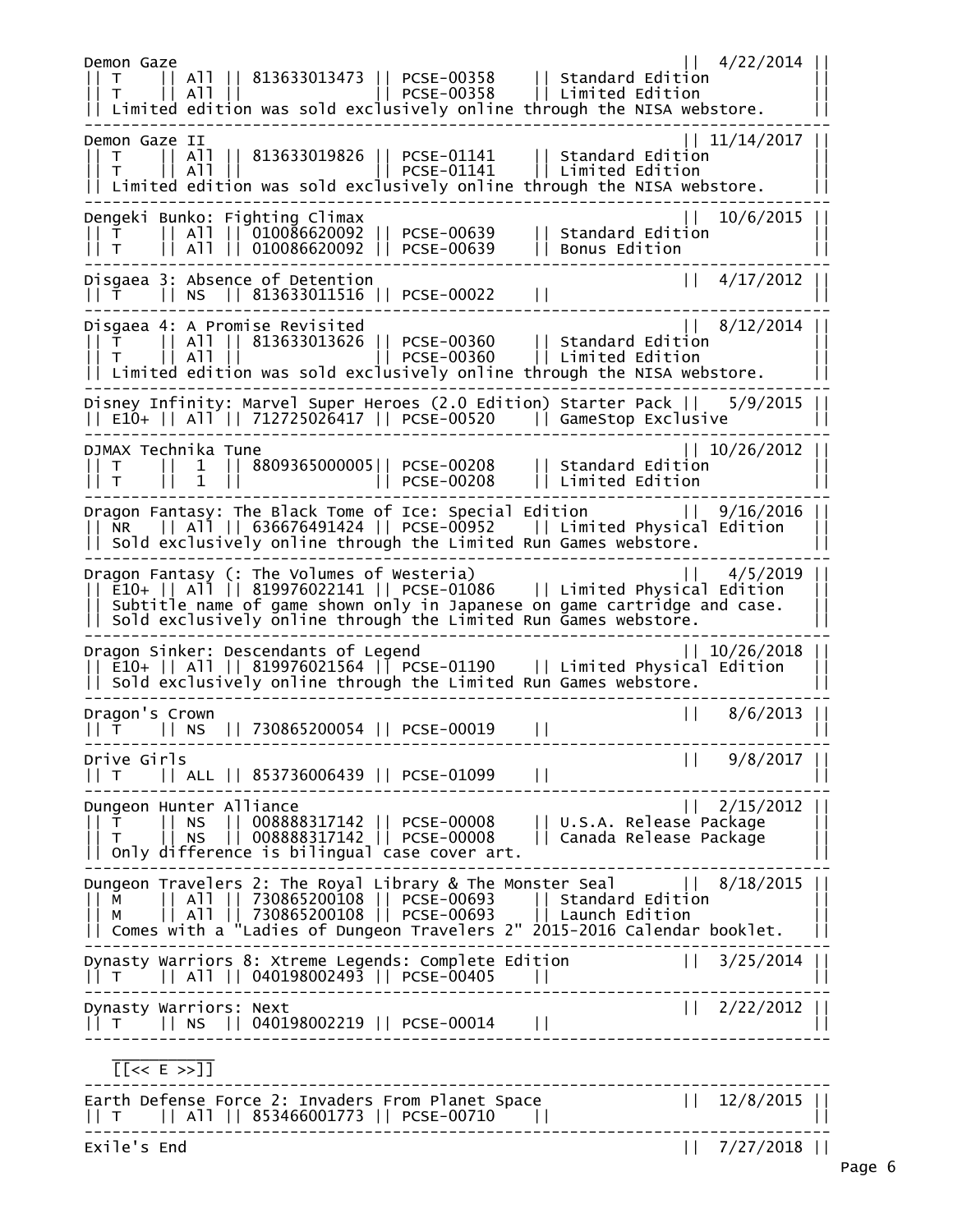| All    819976021045    PCSE-01182    Limited Physical Edition<br>T.<br>   Sold exclusively online through the Limited Run Games webstore.                                                                                                                                                                |  |
|----------------------------------------------------------------------------------------------------------------------------------------------------------------------------------------------------------------------------------------------------------------------------------------------------------|--|
| Exist Archive: The Other Side of the Sky<br>   10/18/2016<br>$   T    A11    853736006125    PCSE-00883$<br>$\mathsf{L}$                                                                                                                                                                                 |  |
| $[ F \rightarrow ]$                                                                                                                                                                                                                                                                                      |  |
| Factotum 90<br>2/9/2018<br>$\mathbf{L}$<br>   E       All    819976020550    PCSE-01222       Limited Physical Edition<br>Sold exclusively online through the Limited Run Games webstore.                                                                                                                |  |
| Fallen Legion: Flames of Rebellion<br>3/9/2018<br>$E10+$   $\overline{$ All   819976020444     PCSE-00955     Limited Physical Edition<br>sold exclusively online through the Limited Run Games webstore. Shipped<br>$\left  \right $ with a miniature art and story booklett, not inside the game case. |  |
| Farming Simulator 14<br>   6/24/2014<br>$  E $    All    814290012649    PCSE-00419<br>$\mathsf{L}$                                                                                                                                                                                                      |  |
| Farming Simulator 16<br>10/6/2015<br>$\mathbf{H}$<br>$  E \n    A11   854952003424   PCSE-00768$<br>$\vert \vert$                                                                                                                                                                                        |  |
| Farming Simulator 18<br>   6/6/2017   <br>$  E $    All    854952003653    PCSE-01035<br>$\perp$                                                                                                                                                                                                         |  |
| Fate/EXTELLA: The Umbral Star<br>$1/17/2017$  <br>$  $ T $  $ All $  $ 859716006055 $  $ PCSE-00928<br>Standard Edition<br>Noble Phantasm Edition<br>   All    859716006109    PCSE-00928<br>T                                                                                                           |  |
| $11 \t2/8/2019$<br>Fernz Gate<br>E10+    All    819976021885    PCSE-01282    Limited Physical Edition<br>   Sold exclusively online through the Limited Run Games webstore.                                                                                                                             |  |
| 9/24/2013<br>FIFA 14: Legacy Edition<br>$\Box$<br>$  E  1 1  014633730654  PCSE-00263$<br>$\perp$                                                                                                                                                                                                        |  |
| 9/23/2014<br>FIFA 15: Legacy Edition<br>$  E  \overline{A}11  014633733280  PCSE-00481$<br>$\mathsf{L}$                                                                                                                                                                                                  |  |
| 2/15/2012<br>FIFA Soccer<br>   014633196344    PCSE-00013<br>U.S.A. Release Package<br>E.<br>IINS<br>   Canada Release Package<br>$   014633366341    PCSE-00025$<br>NS.<br>E.<br>FIFA Soccer from 2012.                                                                                                 |  |
| 9/25/2012   <br>FIFA Soccer 13<br>$   014633197600    PCSE-00093$<br>E.<br>1<br>   014633366846    PCSE-00094    Canada Release Package<br>1                                                                                                                                                             |  |
| 3/18/2014<br>Final Fantasy X/X-2 HD Remaster<br>   T    All    662248914381    PCSE-00408LE    Art cards included. Single<br>   use DLC voucher code card included to download Final Fantasy X-2 from PSN.                                                                                               |  |
| Forma.8<br>4/5/2019   <br>   E10+    All    819976022165    PCSE-01160    Limited Physical Edition<br>   Sold exclusively online through the Limited Run Games webstore.                                                                                                                                 |  |
| Formula 1: 2011<br>   2/15/2012<br>   NS    767649403776    PCSE-00002<br>$\perp$<br>11 E                                                                                                                                                                                                                |  |
| Freedom Wars<br>   10/28/2014<br>   All    711719050988    PCSA-00147      U.S.A. Release Package<br>   All    711719050995    PCSA-00147      Canada Release Package<br>$\top$<br>$\top$<br>   Catridges from both countries marked "3000293-GL".                                                       |  |
| Futuridium: Extended Play Deluxe: Limited Edition<br>$5/9/2016$  <br>$\Box$<br>   All    636676491370    PCSE-00878      Limited Physical Edition<br>NR.<br>   Sold exclusively online through the Limited Run Games webstore.                                                                           |  |

 $\frac{1}{2}$  ,  $\frac{1}{2}$  ,  $\frac{1}{2}$  ,  $\frac{1}{2}$  ,  $\frac{1}{2}$  ,  $\frac{1}{2}$  ,  $\frac{1}{2}$  ,  $\frac{1}{2}$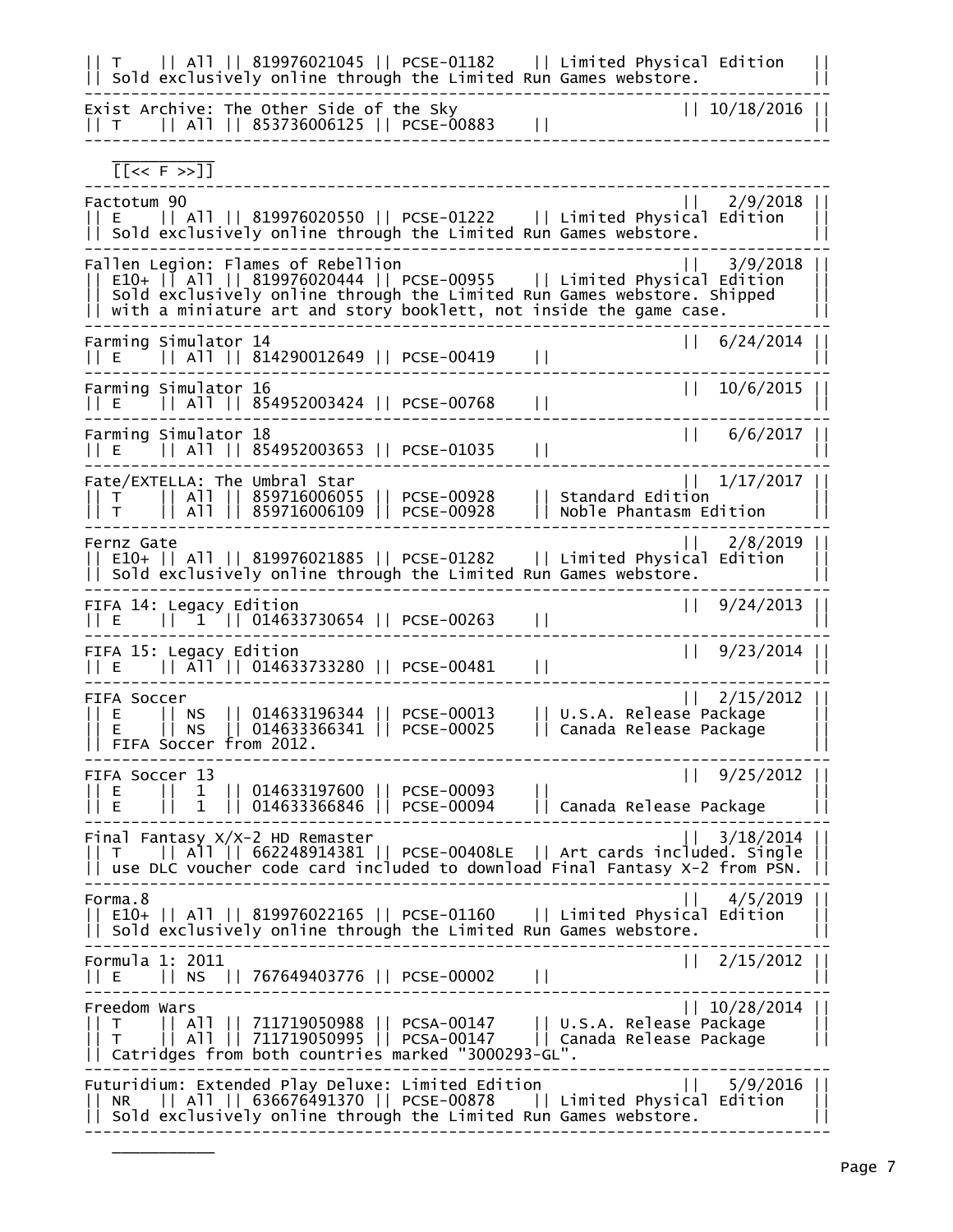$\lfloor \cdot \rfloor \leq C \leq S \leq 1$ -------------------------------------------------------------------------------- Gal\*Gun: Double Peace || 8/2/2016 || || M || All || 814737020077 || PCSE-00881 || Standard Edition || || M || All || || PCSE-00881 || Mr. Happiness Edition || || The "Mr. Happiness Edition" was sold exclusively online through || || RiceDigital.co.uk. || -------------------------------------------------------------------------------- God of War Collection<br>|| M || All || 7117 || M || All || 711719221883 || PCSA-00126 || U.S.A. Release Package || || M || All || 711719221890 || PCSA-00126 || Canada Release Package || -------------------------------------------------------------------------------- God Wars: Future Past || 6/20/2017 | || T || All || 813633018614 || PCSE-01026 || Standard Edition || || T || All || || PCSE-01026 || Limited Edition || || Limited edition was sold exclusively online through the NISA webstore. || -------------------------------------------------------------------------------- Grand Kingdom || 6/28/2016 || || T || All || 813633016665 || PCSE-00879 || Standard Edition || || T || All || 813633016849 || PCSE-00879 || Limited Edition || || T || All || || PCSE-00879 || Grand Edition || || Grand Edition was sold exclusively online through the NISA webstore. || -------------------------------------------------------------------------------- Gravity Rush || 6/12/2012 || || T || NS || 711719220077 || PCSA-22007 || U.S.A. Release Package || || T || NS || 711719220138 || PCSA-22007 || Canada Release Package || -------------------------------------------------------------------------------- Guacamelee! || 6/14/2019 || || E10+ || All || 819976022097 || PCSE-01303 || Limited Physical Edition ||  $|$  Sold exclusively online through the Limited Run Games webstore. -------------------------------------------------------------------------------- Gunhouse || 8/24/2018 || || E10+ || All || 819976021304 || PCSE-01157 || Limited Physical Edition ||  $|$  sold exclusively online through the Limited Run Games webstore. --------------------------------------------------------------------------------  $\frac{1}{2}$  ,  $\frac{1}{2}$  ,  $\frac{1}{2}$  ,  $\frac{1}{2}$  ,  $\frac{1}{2}$  ,  $\frac{1}{2}$  ,  $\frac{1}{2}$  ,  $\frac{1}{2}$  [[<< H >>]] -------------------------------------------------------------------------------- Hakuoki: Edo Blossoms || 3/13/2018 || || M || All || 859204005911 || PCSE-01001 || Standard Edition || || M || All || || PCSE-01001 || Limited Edition || || Limited edition was sold exclusively through the Idea Factory webstore. || -------------------------------------------------------------------------------- Hakuoki: Kyoto Winds || 5/16/2017 || || M || All || 859204005706 || PCSE-00973 || Standard Edition || || M || All || || PCSE-00973 || Limited Edition || || Limited edition was sold exclusively through the Idea Factory webstore. -------------------------------------------------------------------------------- Hatsune Miku: Project Diva F 2nd || 11/18/2014 || || T || All || 010086620061 || PCSE-00434 || || || Some copies shipped with a randomly packed exclusive Weib Schwarz card. || -------------------------------------------------------------------------------- Hatsune Miku: Project Diva X || 8/30/2016 || || T || All || 010086620078 || PCSE-00867 || || || Launch copies shipped bundled with a Hatsune Miku glasses pouch. || -------------------------------------------------------------------------------- Home: A Unique Horror Adventure || 2/9/2018 || || T || All || 819976020512 || PCSE-01107 || Limited Physical Edition || || Sold exclusively online through the Limited Run Games webstore. || -------------------------------------------------------------------------------- Hot Shots Golf: World Invitational || E || NS || 711719220107 || PCSA-22010 || U.S.A. Release Package || || E || NS || 711719221012 || PCSA-22010 || Canada Release Package || ------------------------------------------------------------------------------- htoL#NiQ: The Firefly Diary || 2/24/2015 || || T || All || 813633014869 || PCSE-00527 || Standard Edition || || T || All || || PCSE-00527 || Limited Edition ||  $|\mid$  T  $\mid$  | All ||  $\mid$  || PCSE-00527  $\mid$  | Limited Edition<br>|| Both editions were sold exclusively online through the NISA webstore. -------------------------------------------------------------------------------- Hue || 7/20/2018 || || E || All || 819976020475 || PCSE-01117 || Limited Physical Edition ||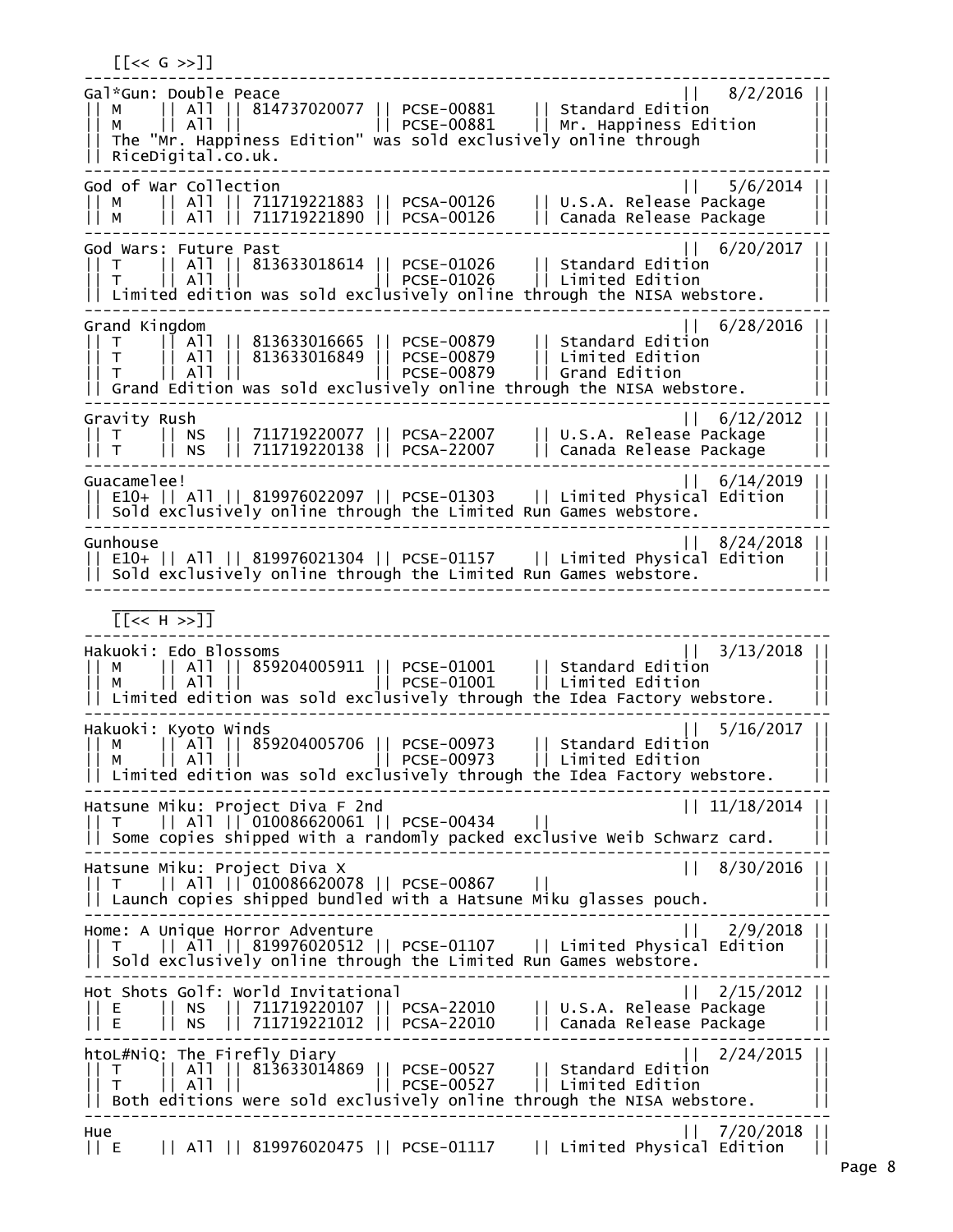|| Sold exclusively online through the Limited Run Games webstore. || -------------------------------------------------------------------------------- Hyperdevotion Noire: Goddess Black Heart || T || All || 859204005003 || PCSE-00568 || Standard Edition || || T || All || || PCSE-00568 || Limited Edition ||  $| \, |$  Limited edition was sold exclusively through the Idea Factory webstore. -------------------------------------------------------------------------------- Hyperdimension Neptunia: Producing Perfection || 6/3/2014 || || T || All || 813633013695 || PCSE-00400 || Standard Edition || || T || All || || PCSE-00400 || Limited Edition ||  $|\hspace{.08cm}$  Limited edition was sold exclusively online through the NISA webstore. -------------------------------------------------------------------------------- Hyperdimension Neptunia Re;Birth1<br>|| T || All || 864642000008 || PCSE-00443 || Standard Edition<br>|| T || All || || PCSE-00443 || Limited Edition || T || All || 864642000008 || PCSE-00443 || Standard Edition || || T || All || || PCSE-00443 || Limited Edition || || Limited edition was sold exclusively through Amazon.com. || -------------------------------------------------------------------------------- Hyperdimension Neptunia Re;Birth2: Sisters Generation || 1/27/2015 | || T || All || 864642000022 || PCSE-00508 || Standard Edition || || T || All || || PCSE-00508 || Limited Edition ||  $| \, |$  Limited edition was sold exclusively through the Idea Factory webstore. -------------------------------------------------------------------------------- Hyperdimension Neptunia Re;Birth3: V Generation || 6/30/2015 | || T || All || 859204005218 || PCSE-00661 || Standard Edition || || T || All || || PCSE-00661 || Limited Edition ||  $| \, |$  Limited edition was sold exclusively through the Idea Factory webstore. -------------------------------------------------------------------------------- Hyperdimension Neptunia U: Action Unleashed || T || All || 859204005010 || PCSE-00588 || Standard Edition || || T || All || || PCSE-00588 || Limited Edition ||  $|\;|$  Limited edition was sold exclusively through the Idea Factory webstore. --------------------------------------------------------------------------------  $\frac{1}{2}$  ,  $\frac{1}{2}$  ,  $\frac{1}{2}$  ,  $\frac{1}{2}$  ,  $\frac{1}{2}$  ,  $\frac{1}{2}$  ,  $\frac{1}{2}$  ,  $\frac{1}{2}$  [[<< I >>]] -------------------------------------------------------------------------------- Iconoclasts || 1/18/2019 || || T || All || 819976021847 || PCSE-01295 || Standard Edition || || T || All || 819976022356 || PCSE-01295 || Classic Edition || || Classic Edition sold exclusively online through the Limited Run Games || || webstore. || -------------------------------------------------------------------------------- Injustice: Gods Among Us: Ultimate Edition || 11/12/2013 || || T || 1 || 883929323265 || PCSE-00271 || U.S.A. Release Package || || T || 1 || 883929331086 || PCSE-00271 || Canada Release Package || --------------------------------------------------------------------------------  $\frac{1}{2}$  ,  $\frac{1}{2}$  ,  $\frac{1}{2}$  ,  $\frac{1}{2}$  ,  $\frac{1}{2}$  ,  $\frac{1}{2}$  ,  $\frac{1}{2}$  ,  $\frac{1}{2}$  $[ [ \langle \langle 1 \rangle \rangle ] ]$ -------------------------------------------------------------------------------- Jak and Daxter Collection  $\vert\vert$  6/18/2013 || || T || NS || 711719221272 || PCSA-22127 || || --------------------------------------------------------------------------------  $\frac{1}{2}$  ,  $\frac{1}{2}$  ,  $\frac{1}{2}$  ,  $\frac{1}{2}$  ,  $\frac{1}{2}$  ,  $\frac{1}{2}$  ,  $\frac{1}{2}$  ,  $\frac{1}{2}$  $[< < K > >]$ ] -------------------------------------------------------------------------------- Killzone: Mercenary || 9/10/2013 || || M || 1 || 711719220220 || PCSA-22022 || U.S.A. Release Package || || M || 1 || 711719221661 || PCSA-22022 || Canada Release Package || || Two cover variants exist for the U.S.A. release, with both featuring a || || different background image on the upper half of the back cover.  $\vert\,\vert$ --------------------------------------------------------------------------------  $\frac{1}{2}$  ,  $\frac{1}{2}$  ,  $\frac{1}{2}$  ,  $\frac{1}{2}$  ,  $\frac{1}{2}$  ,  $\frac{1}{2}$  ,  $\frac{1}{2}$  ,  $\frac{1}{2}$  $[ [ \langle \langle L \rangle \rangle ] ]$ -------------------------------------------------------------------------------- La-Mulana EX || 11/10/2017 || || T || All || 819976020284 || PCSE-01070 || Standard Edition || || T || All || || PCSE-01070 || Collector's Edition || || Collector's Edition sold exclusively online through the Limited Run Games || || webstore and shipped out mid-December. || -------------------------------------------------------------------------------- Lego: Batman 2: DC Super Heroes || 6/19/2012 || || E10+ || 1 || 883929243389 || PCSE-00061 || U.S.A. Release Package ||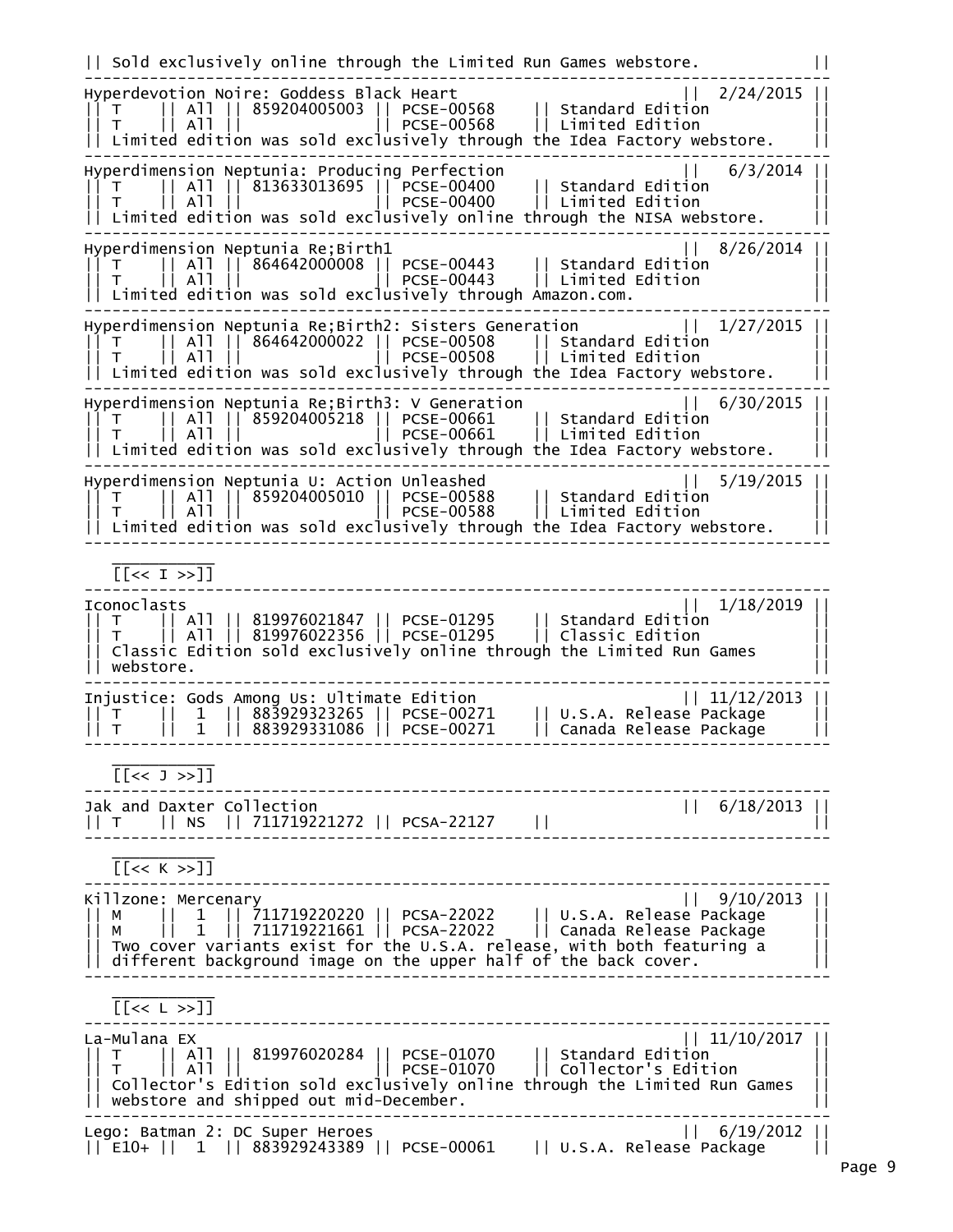|| E10+ || 1 || 883929244157 || PCSE-00061 || Canada Release Package || -------------------------------------------------------------------------------- Lego: Batman 3: Beyond Gotham || 11/11/2014 || || E10+ || All || 883929427277 || PCSE-00442 || || -------------------------------------------------------------------------------- Lego: Harry Potter: Years 5 - 7 || 3/6/2012 || || E10+ || NS || 883929209972 || PCSE-00057 || U.S.A. Release Package || || E10+ || NS || 883929216765 || PCSE-00057 || Canada Release Package || -------------------------------------------------------------------------------- Lego: Jurassic World || 6/12/2015 || || E10+ || All || 883929472864 || PCSE-00587 || || || Pre-ordered copies from GameStop came with exclusive Lego set# 30320. || -------------------------------------------------------------------------------- Lego: Legends of Chima: Laval's Journey || 6/25/2013 || || E10+ || 1 || 883929319589 || PCSE-00237 || || -------------------------------------------------------------------------------- Lego: Marvel Avengers || 1/26/2016 || || E10+ || All || 883929474202 || PCSE-00670 || || || Pre-ordered copies from GameStop came with a exclusive Silver Centurion || || Lego mini-figure. || -------------------------------------------------------------------------------- Lego: Marvel Super Heroes: Universe in Peril || 10/22/2013 || || E10+ || 1 || 883929317936 || PCSE-00250 || U.S.A. Release Package || || E10+ || 1 || 883929326860 || PCSE-00250 || Canada Release Package || -------------------------------------------------------------------------------- Lego: Ninjago: Nindroids || 7/29/2014 || || E10+ || All || 883929418862 || PCSE-00384 || || -------------------------------------------------------------------------------- Lego: Ninjago: Shadow of Ronin || 3/24/2015 || || E10+ || All || 883929468591 || PCSE-00534 || || -------------------------------------------------------------------------------- Lego: Star Wars: The Force Awakens || 6/28/2016 || || E10+ || All || 883929531820 || PCSE-00791 || || || Pre-ordered copies from GameStop came with exclusive Lego set# 30279. || || Pre-ordered copies from Best Buy came with exclusive Lego set# 30277. || -------------------------------------------------------------------------------- Lego: The Hobbit || 4/8/2014 || || E10+ || All || 883929399222 || PCSE-00390 || || -------------------------------------------------------------------------------- Lego: The Lego Movie Videogame || 2/7/2014 || || E10+ || 1 || 883929375271 || PCSE-00353 || || -------------------------------------------------------------------------------- Lego: The Lord of the Rings || 10/30/2012 || || E10+ || 1 || 883929247189 || PCSE-00067 || U.S.A. Release Package || || E10+ || 1 || 883929247226 || PCSE-00067 || Canada Release Package || -------------------------------------------------------------------------------- Little Big Planet: PS Vita || 9/18/2012 || || E || 1 || 711719220183 || PCSA-22018 || U.S.A. Release Package || || E || 1 || 711719221067 || PCSA-22018 || Canada Release Package || -------------------------------------------------------------------------------- Little Deviants || 2/15/2012 || || E10+ || NS || 711719220084 || PCSA-22008 || U.S.A. Release Package || || E10+ || NS || 711719220992 || PCSA-22008 || Canada Release Package || || E10+ || NS || 000000000000 || PCSA-90271 || Marked "NOT FOR RESALE" || || Included in the "PlayStation Vita First Edition Bundle" system package. || -------------------------------------------------------------------------------- London Detective Mysteria || 5/31/2019 || || M || All || 819976022066 || PCSE-01187 || Limited Physical Edition || || Sold exclusively online through the Limited Run Games webstore. || -------------------------------------------------------------------------------- Lone Survivor: The Director's Cut || 12/30/2016 || || NR || All || 636676491714 || PCSE-00978 || Limited Physical Edition || || Sold exclusively online through the Limited Run Games webstore. || -------------------------------------------------------------------------------- Lost Dimension || 7/28/2015 || || T || All || 730865200092 || PCSE-00673 || || -------------------------------------------------------------------------------- Lumines: Electronic Symphony || 2/15/2012 || || E || NS || 008888317159 || PCSE-00009 || || --------------------------------------------------------------------------------

 $\frac{1}{2}$  ,  $\frac{1}{2}$  ,  $\frac{1}{2}$  ,  $\frac{1}{2}$  ,  $\frac{1}{2}$  ,  $\frac{1}{2}$  ,  $\frac{1}{2}$  ,  $\frac{1}{2}$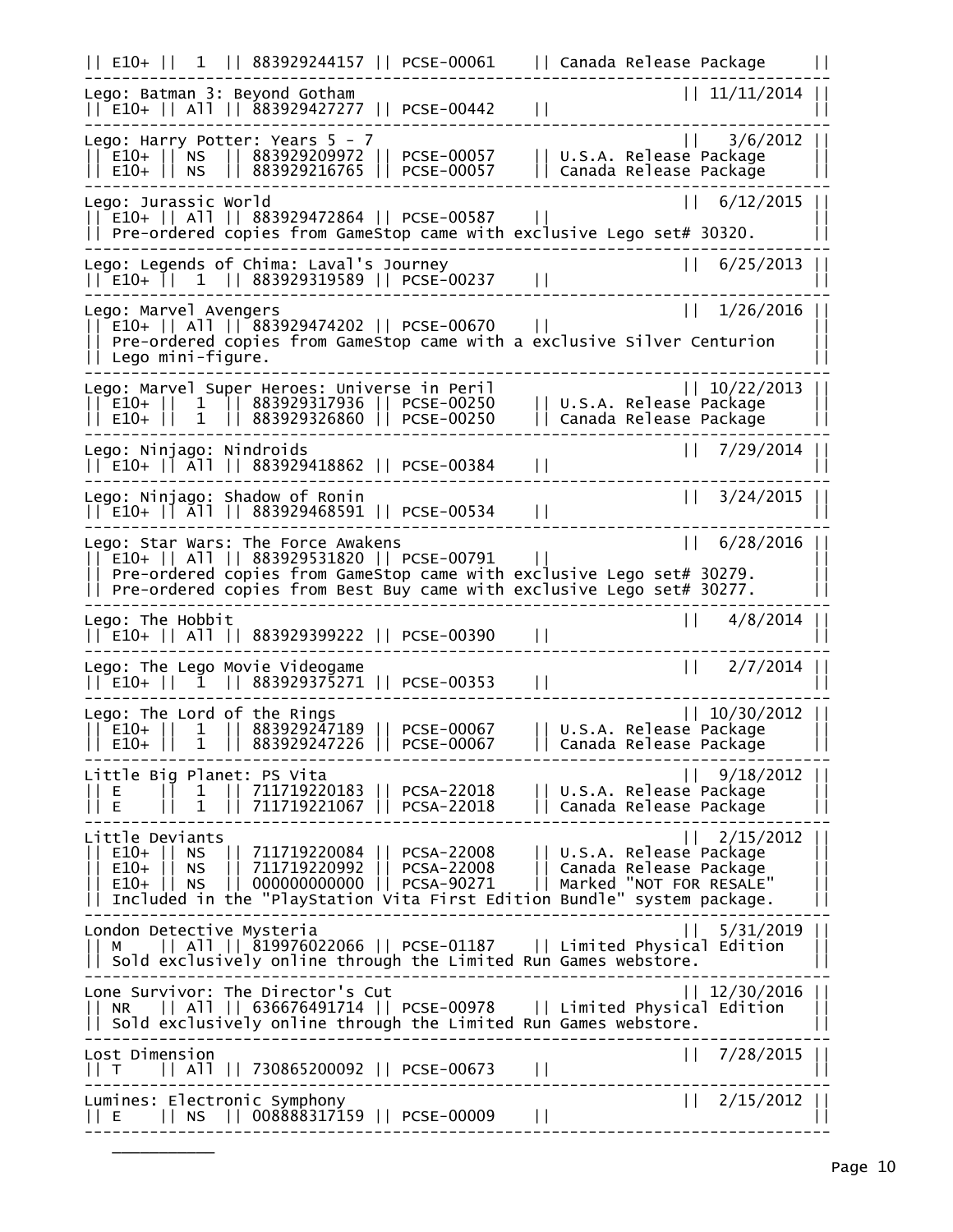-------------------------------------------------------------------------------- <code>Madden NFL 13</code>  $|\;|$  8/28/2012  $|\;|$ || E || 1 || 014633196986 || PCSE-00084 || U.S.A. Release Package || || E || 1 || 014633366563 || PCSE-00084 || General Canada Release || || E || 1 || 014633366563 || PCSE-00084 || Quebec, Canada Release || || Two variant covers in Canada, a dual-language English & French cover for || || general release nationwide, and a French-only front cover variant that was || || available in Quebec, Canada. Additionally, a slipcover Canadian variation || || also exists, all same data. || also exists, all same data.<br>This game was also included, without case, in a system bundle with a model || PCH-1001 Vita. || -------------------------------------------------------------------------------- Mary Skelter: Nightmares || 9/19/2017 || || M || All || 859204005843 || PCSE-01014 || Standard Edition || || M || All || || PCSE-01014 || Limited Edition ||  $|\dot|$  Limited edition was sold exclusively through the Idea Factory webstore. -------------------------------------------------------------------------------- Mecho Tales || 1/1/2018 || || E10+ || All || 819976020260 || PCSE-01158 || Standard Edition || || E10+ || All || 819976020260 || PCSE-01158 || Developer Edition ||  $| \, |$  Developer Edition sold exclusively online through the Limited Run Games || webstore. || -------------------------------------------------------------------------------- MegaTagmension Blanc + Neptune VS Zombies || 5/10/2016 || || T || All || 859204005423 || PCSE-00832 || Standard Edition || || T || All || || PCSE-00832 || Limited Edition || || Limited edition was sold exclusively through the Idea Factory webstore. || -------------------------------------------------------------------------------- MeiQ: Labyrinth of Death || 9/13/2016 || || T || All || 859204005638 || PCSE-00918 || Standard Edition || || T || All || || PCSE-00918 || Limited Edition || || Limited edition was sold exclusively through the Idea Factory webstore. || -------------------------------------------------------------------------------- Metal Gear Solid: HD Collection || 6/12/2012 || || M || 1 || 083717260707 || PCSE-00020 || || -------------------------------------------------------------------------------- Metal Slug 3 || 8/9/2019 || || T || All || 819976022394 || PCSE-00665 || Standard Edition || || T || All || || PCSE-00665 || Classic Edition ||  $|\;|$  Classic Edition sold exclusively online through the Limited Run Games || webstore. || -------------------------------------------------------------------------------- Michael Jackson: The Experience HD || E10+ || NS || 008888356295 || PCSE-00010 || || -------------------------------------------------------------------------------- Mind Zero || 5/27/2014 || 5/27/2014 || 5/27/2014 || 5/27/2014 || 5/27/2014 || 5/27/2014 || 5 || T || All || 893610001860 || PCSE-00359 || || -------------------------------------------------------------------------------- Minecraft: PlayStation Vita Edition || 11/11/2014 || || E10+ || All || 711719051923 || PCSE-00491 || U.S.A. Release Package || || E10+ || All || 711719051930 || PCSE-00491 || Canada Release Package || || Both releases, retail case containing only a download voucher code card. || -------------------------------------------------------------------------------- MLB 12: The Show || 3/6/2012 || || E || 1 || 711719220008 || PCSA-22000 || U.S.A. Release Package || || E || 1 || 711719221043 || PCSA-22000 || Canada Release Package || -------------------------------------------------------------------------------- MLB 13: The Show || 3/5/2013 || || E || 1 || 711719221159 || PCSA-00065 || U.S.A. Release Package || || E || 1 || 711719221166 || PCSA-00065 || Canada Release Package || -------------------------------------------------------------------------------- MLB 14: The Show || 4/1/2014 || || E || All || 711719221746 || PCSA-00115 || U.S.A. Release Package || || E || All || 711719221807 || PCSA-00115 || Canada Release Package || -------------------------------------------------------------------------------- MLB 15: The Show || 3/31/2015 || || E || All || 711719053095 || PCSA-00511 || U.S.A. Release Package || || E || All || 711719053125 || PCSA-00511 || Canada Release Package || || Retail case containing only a download voucher code card. ||

--------------------------------------------------------------------------------

 $[$ [<< M >>]]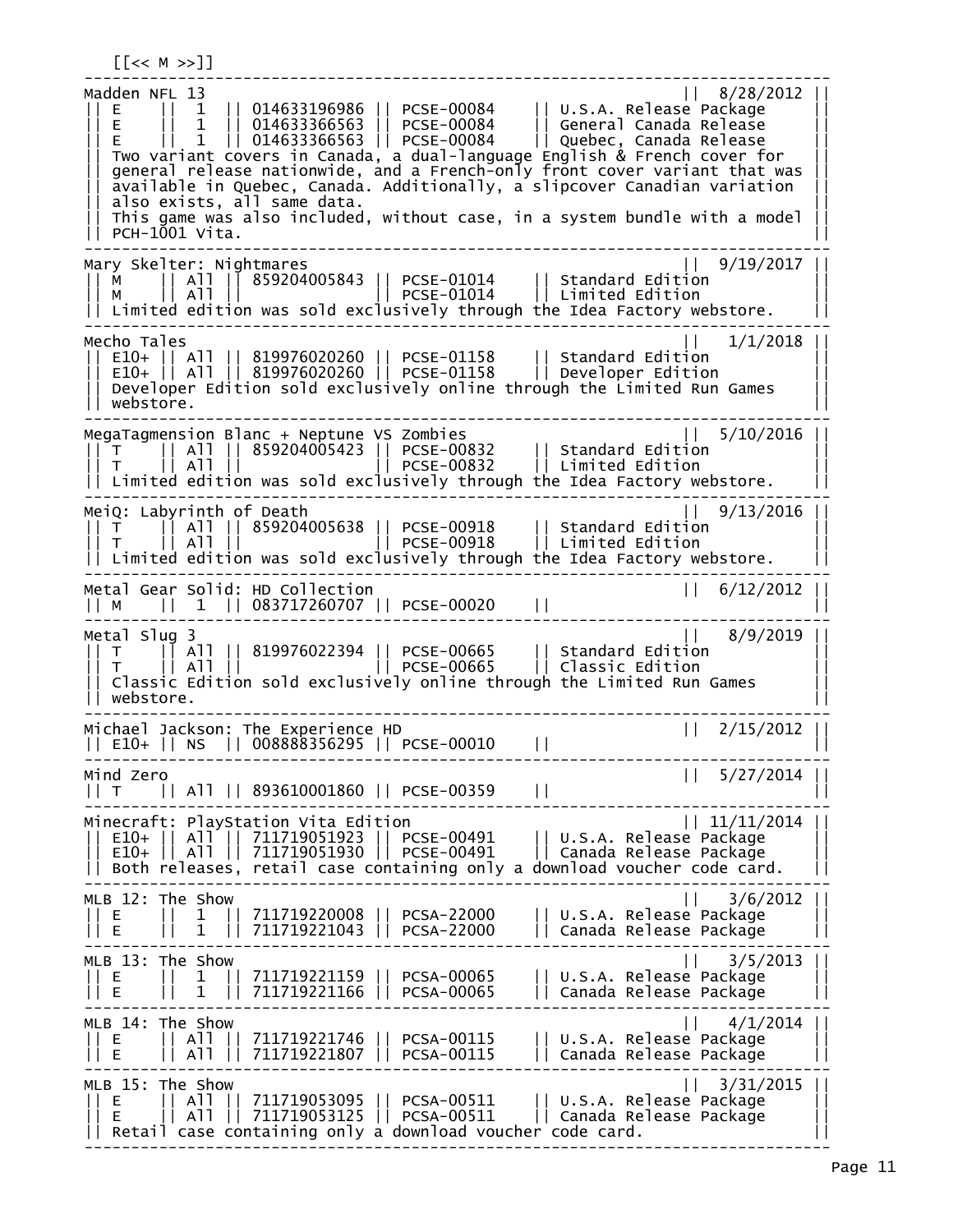ModNation Racers: Roadtrip || 2/15/2012 || || E || NS || 711719220015 || PCSA-22001 || U.S.A. Release Package || || E || NS || 711719221005 || PCSA-22001 || Canada Release Package || -------------------------------------------------------------------------------- Mortal Kombat || 5/1/2012 || || M || NS || 883929243471 || PCSE-00023 || U.S.A. Release Package || || M || 1 || 883929243488 || PCSE-00023 || Canada Release Package || -------------------------------------------------------------------------------- Muramasa: Rebirth || 6/25/2013 || || T || 1 || 893610001709 || PCSE-00240 || Standard Edition || || T || 1 || 893610001747 || PCSE-20001 || Blessing of Amitabha || || Collector's Edition || -------------------------------------------------------------------------------- Musynx || 6/22/2018 || || E10+ || All || 819976021021 || PCSE-01184 || Limited Physical Edition || || Sold exclusively online as a limited time pre-order through the Limited || || Run Games webstore, June 22nd - July 6th. || -------------------------------------------------------------------------------- Mutant Mudds: Deluxe || 5/12/2017 || || NR || All || 636676491936 || PCSE-01013 || Limited Physical Edition ||  $| \, |$  Sold exclusively online through the Limited Run Games webstore. -------------------------------------------------------------------------------- Mutant Mudds: Super Challenge || 5/12/2017 || || NR || All || 636676491950 || PCSE-00906 || Limited Physical Edition || || Sold exclusively online through the Limited Run Games webstore. || -------------------------------------------------------------------------------- Muv-Luv || 6/12/2018 || || M || All || 814737020442 || PCSE-01259 || Standard Edition || || M || All || || PCSE-01259 || Complete Edition || || M || All || || PCSE-01259 || Collector's Edition || || Complete Edition includes Muv-Luv Alternative and was sold online through || || both RiceDigital.co.uk. and VideoGamesPlus.ca. Collector's Edition also || || includes Muv-Luv Alternative and was sold to KickStarter Backers only. || -------------------------------------------------------------------------------- Muv-Luv Alternative || 6/12/2018 || || M || All || 814737020459 || PCSE-01260 || Standard Edition || || M || All || || PCSE-01260 || Complete Edition || || M || All || || PCSE-01260 || Collector's Edition || || Complete Edition includes Muv-Luv and was sold online through both || || RiceDigital.co.uk. and VideoGamesPlus.ca. Collector's Edition also || || includes Muv-Luv and was sold to KickStarter Backers only. || -------------------------------------------------------------------------------- Mystery Chronicle: One Way Heroics || 9/30/2016 || || NR || All || 636676491639 || PCSE-00830 || Limited Physical Edition ||  $|$  Sold exclusively online through the Limited Run Games webstore. --------------------------------------------------------------------------------  $\frac{1}{2}$  ,  $\frac{1}{2}$  ,  $\frac{1}{2}$  ,  $\frac{1}{2}$  ,  $\frac{1}{2}$  ,  $\frac{1}{2}$  ,  $\frac{1}{2}$  ,  $\frac{1}{2}$  [[<< N >>]] -------------------------------------------------------------------------------- NAtURAL DOCtRINE || 9/30/2014 || || M || All || 813633014029 || PCSE-00460 || Standard Edition || || M || All || || PCSE-00460 || Limited Edition || || Limited edition was sold exclusively online through the NISA webstore. || -------------------------------------------------------------------------------- Need for Speed: Most Wanted || 10/30/2012 || || E10+ || 1 || 014633197488 || PCSE-00089 || U.S.A. Release Package || || E10+ || 1 || 014633366754 || PCSE-00089 || Canada Release Package || -------------------------------------------------------------------------------- NeuroVoider: Limited Edition || 1/4/2019 || || E10+ || All || 819976021281 || PCSE-01236 || Limited Physical Edition ||  $|\hspace{.1cm}$  Sold exclusively online through the Limited Run Games webstore. -------------------------------------------------------------------------------- Night Trap || 11/2/2018 || || T || All || 819976021748 || PCSE-01149 || Standard Edition || || T || All || 819976021809 || PCSE-01149 || Classic Edition || || Classic Edition sold exclusively online through the Limited Run Games || || webstore. || -------------------------------------------------------------------------------- Ninja Gaiden: Sigma Plus || 2/22/2012 || || M || NS || 040198002226 || PCSE-00021 || || --------------------------------------------------------------------------------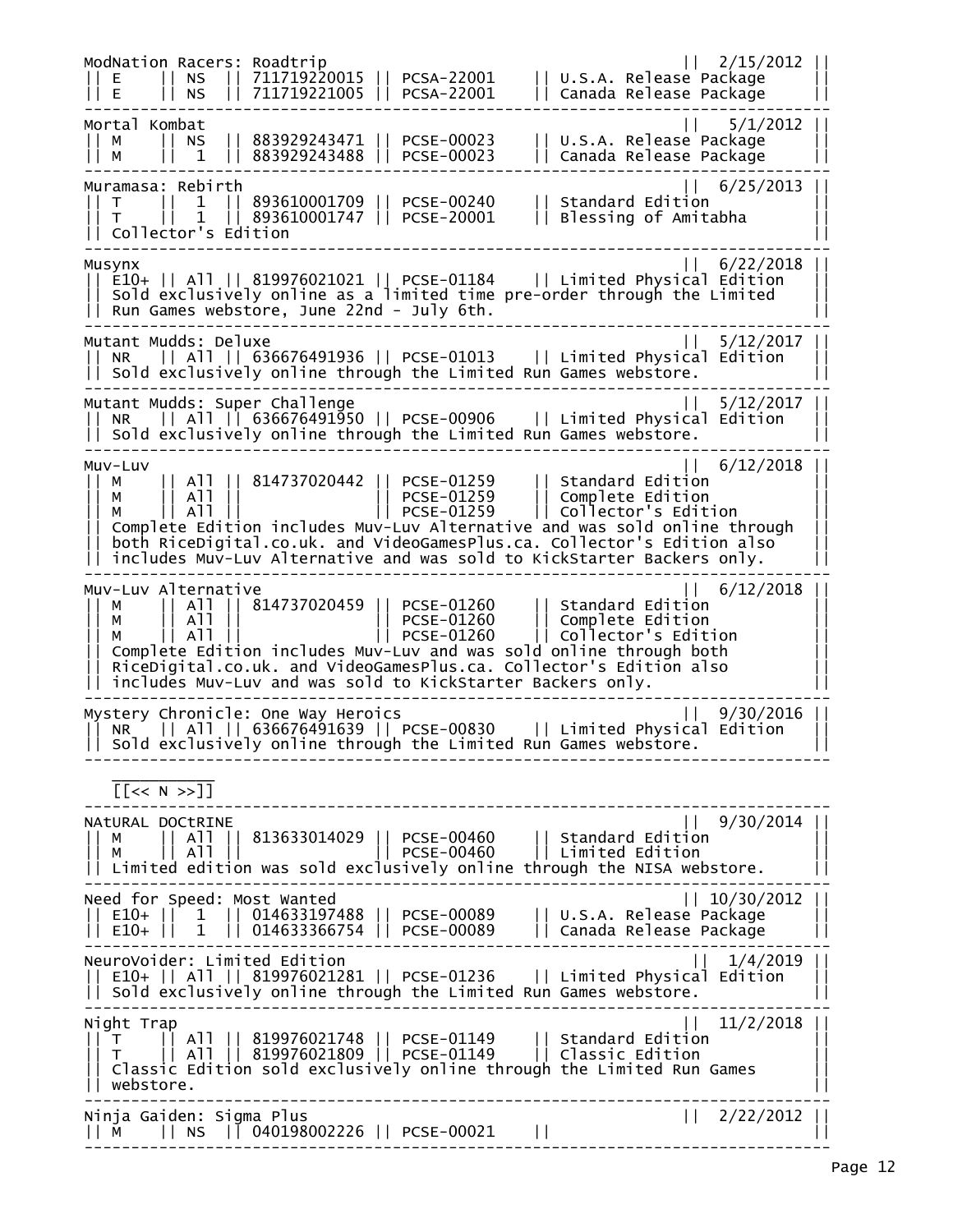Ninja Gaiden: Sigma 2 Plus || 2/16/2013 ||  $|| M || 1 || 040198002332 || PCSE-00233 ||$ -------------------------------------------------------------------------------- Norn9: Var Commons || 11/3/2015 || || T || ALL || 865415000171 || PCSE-00762 || || -------------------------------------------------------------------------------- Nova-111 || 4/28/2017 || || NR || All || 636676491875 || PCSE-01025 || Limited Physical Edition || || Sold exclusively online through the Limited Run Games webstore. || -------------------------------------------------------------------------------- Nurse Love Addiction || 3/16/2018 || || M || All || 819976020611 || PCSE-01004 || Standard Edition || || M || All || || PCSE-01004 || MedKit Edition || || MedKit Edition sold exclusively online through the Limited Run Games || || webstore. || -------------------------------------------------------------------------------- Nurse Love Syndrome || 4/19/2019 || || T || All || 819976022080 || PCSE-01318 || Standard Edition || || T || All || || PCSE-01318 || Collector's Edition ||  $|\,|$  Collector's Edition sold exclusively online through the Limited Run Games || webstore. || --------------------------------------------------------------------------------  $\frac{1}{2}$  ,  $\frac{1}{2}$  ,  $\frac{1}{2}$  ,  $\frac{1}{2}$  ,  $\frac{1}{2}$  ,  $\frac{1}{2}$  ,  $\frac{1}{2}$  ,  $\frac{1}{2}$  [[<< O >>]] -------------------------------------------------------------------------------- Oceanhorn: Monster of Uncharted Seas || 7/28/2017 || || NR || All || 636676492292 || PCSE-01097 || Limited Physical Edition || || Sold exclusively online through the Limited Run Games webstore. || -------------------------------------------------------------------------------- Octodad: Dadliest Catch || 6/19/2016 || || NR || All || 636676491578 || PCSE-00917 || Limited Physical Edition || || NR || All || 636676491578 || PCSE-00917 || Dad Edition || || Both sold exclusively online through the Limited Run Games webstore. || -------------------------------------------------------------------------------- Oddworld: Abe's Oddysee: New 'n' Tasty! || 4/25/2016 || || NR || All || 636676491479 || PCSE-00394 || Limited Physical Edition ||  $|$  Sold exclusively online through the Limited Run Games webstore. -------------------------------------------------------------------------------- Oddworld: Munch's Oddysee HD || 2/23/2018 || || T || All || 819976020499 || PCSE-01110 || Standard Edition || || T || All || 819976020499 || PCSE-01110 || PAX East 2018 Edition || || T || All || || PCSE-01110 || Collector's Edition || || Collector's Edition sold exclusively online through the Limited Run Games ||  $||$  webstore. Has a cover art variation that was sold at PAX East 2018.  $||$ -------------------------------------------------------------------------------- Oddworld: Stranger's Wrath HD || 12/16/2016 || || NR || All || 636676491684 || PCSE-00986 || Limited Physical Edition || || Sold at PSX 2016 and online through the Limited Run Games webstore. Has || || three cover art variations. Includes a folding map not inside case.  $||$ -------------------------------------------------------------------------------- Odin Sphere: Leifthrasir || 6/7/2016 || || T || All || 730865200122 || PCSE-00899 || || -------------------------------------------------------------------------------- One Piece: Unlimited World Red || T || All || 722674150466 || PCSE-00423LEL || Day 1 Edition || || GameStop Exclusive || -------------------------------------------------------------------------------- Operation Abyss: New Tokyo Legacy || 6/9/2015 || || M || All || 813633015187 || PCSE-00579 || Standard Edition || || M || All || 813633015187 || PCSE-00579 || Launch Edition || || M || All || || PCSE-00579 || Limited Edition || || Limited edition was sold exclusively online through the NISA webstore. || -------------------------------------------------------------------------------- Operation Babel: New Tokyo Legacy || 5/16/2017 || || M || All || 813633018799 || PCSE-01047 || Standard Edition || || M || All || || PCSE-01047 || Limited Edition ||  $|\;|$  Limited edition was sold exclusively online through the NISA webstore. -------------------------------------------------------------------------------- Organ Trail: Complete Edition || 3/16/2018 || || T || All || 819976020659 || PCSE-00994 || Limited Physical Edition || || Sold exclusively online through the Limited Run Games webstore.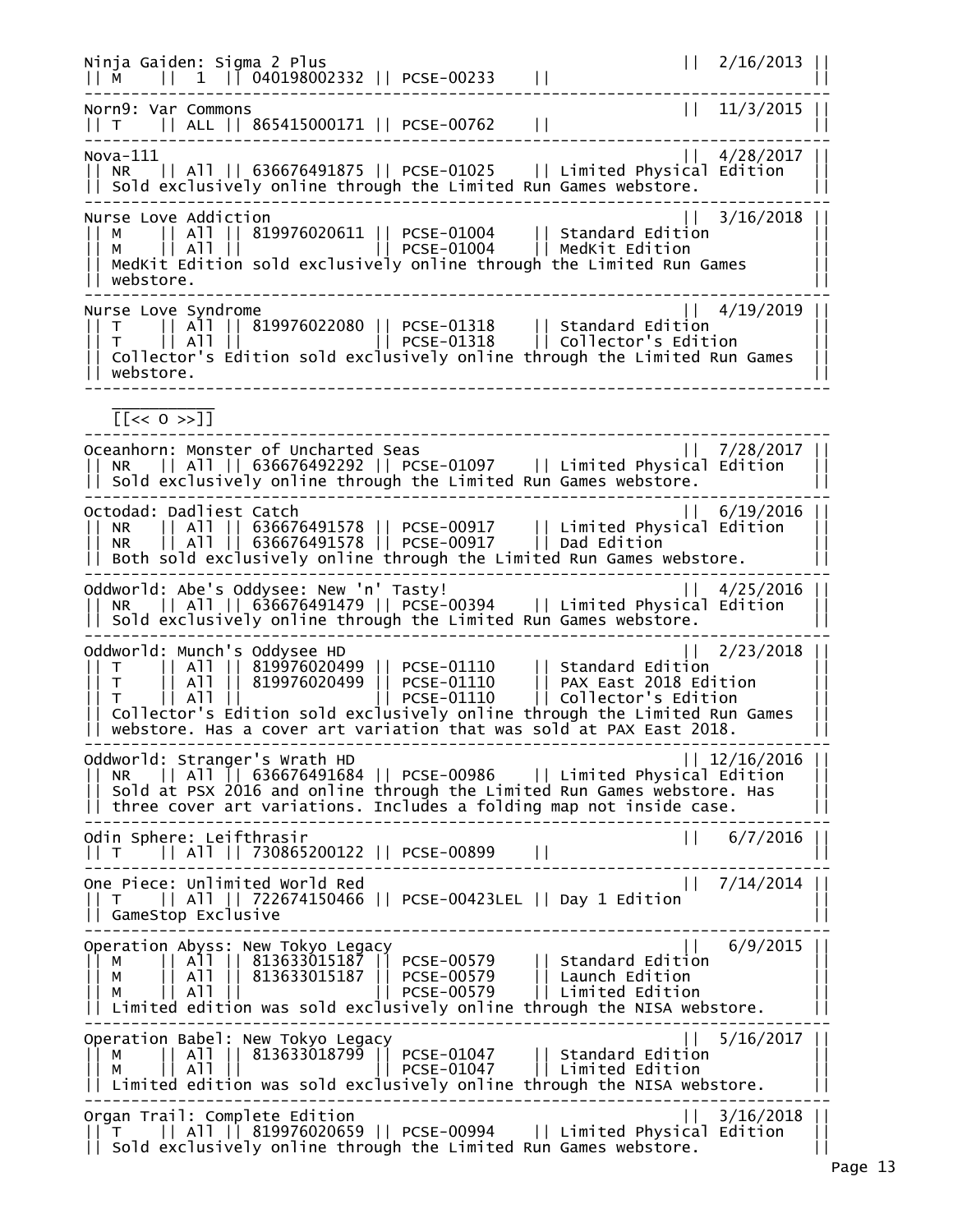--------------------------------------------------------------------------------  $\frac{1}{2}$  ,  $\frac{1}{2}$  ,  $\frac{1}{2}$  ,  $\frac{1}{2}$  ,  $\frac{1}{2}$  ,  $\frac{1}{2}$  ,  $\frac{1}{2}$  ,  $\frac{1}{2}$  $[ P \gg]$ -------------------------------------------------------------------------------- Papers, Please (: A Dystopian Document Thriller) (Blind Box) || \* 1/1/2020 || || (General Release) || 7/24/2020 || || M || All || 819976022110 || PCSE-01297 || Limited Physical Edition || || Sold exclusively online through the Limited Run Games webstore. || || \* Initially offered as one of many games possible to recieve at random || || when ordering a Vita Blind Box during LRG's New Years' Day 2020 Sale. || -------------------------------------------------------------------------------- Penny Punching Princess<br>|| T || All || 810023032243 || PCSE-01321 || || 3/19/2019 |  $|T|$  || All || 810023032243 || PCSE-01321<br>T || All ||  $|$  Collector's Box Bundle A Limited Edtion was initially planned for this release, then cancelled, || and then on the actual launch date a Collector's Box bundle was offered ||  $|\;|$  exclusively on the NISA webstore. While the game does fit inside of the  $\;| \; |$ || Collector's Box, it was not sold pre-packaged in said box. The Collector's || box and limited edtion contents were rather leftovers from the 2018 Switch || release of the same game title. This was still rather aggravating for Vita || || collector's who had pre-ordered the standard edition after the Limited || || Edition was confirmed to have been cancelled. || -------------------------------------------------------------------------------- Period: Cube ~Shackles of Amadeus~ || 4/28/2017 || || M || ALL || 853736006194 || PCSE-01012 || || -------------------------------------------------------------------------------- Persona 4: Dancing All Night || 9/29/2015 || || T || All || 730865200085 || PCSE-00764 || Standard Edition || || T || All || 730865200085 || PCSE-00764 || Launch Edition || || T || All || 730865200115 || PCSE-00764 || Disco Fever Edition || -------------------------------------------------------------------------------- Persona 4: Golden || 11/20/2012 || || M || 1 || 730865200009 || PCSE-00120 || Standard Edition || || M || 1 || 730865200061 || PCSE-00120 || Solid Gold Premium Edition || -------------------------------------------------------------------------------- Phantom Breaker BattleGrounds || 8/10/2018 || || T || All || 819976021090 || PCSE-00458 || Standard Edition || || T || All || || PCSE-00458 || Collector's Edition || || Collector's Edition sold exclusively online through the Limited Run Games || || webstore. || -------------------------------------------------------------------------------- Pix the Cat || 6/21/2019 || || E || All || 819976022158 || PCSE-01326 || Limited Physical Edition || || Sold exclusively online through the Limited Run Games webstore. || -------------------------------------------------------------------------------- Plague Road || 7/28/2017 || || NR || All || 636676492230 || PCSE-01074 || Limited Physical Edition || || NR || All || 636676492230 || PCSE-01074 || KickStarter Edition || || Originally offered as a KickStarter backer premium. Another cover art || || variant was offered, sold, and shipped out exclusively online through the || || Limited Run Games webstore. LRG Handled all distribution of both variants. || -------------------------------------------------------------------------------- PlayStation All-Stars Battle Royale || 11/20/2012 || || T || NS || 711719220602 || PCSA-22060 || U.S.A. Release Package || || T || NS || 711719221135 || PCSA-22060 || Canada Release Package || -------------------------------------------------------------------------------- Project Xenon Valkyrie + || 6/29/2018 || || E || All || 819976021038 || PCSE-01191 || Limited Physical Edition || || Sold exclusively online through the Limited Run Games webstore. || -------------------------------------------------------------------------------- Proteus || 1/18/2019 || || E || All || 819976021908 || PCSE-01121 || Limited Physical Edition ||  $|\,|$  Sold exclusively online through the Limited Run Games webstore. -------------------------------------------------------------------------------- Psychedelica of the Ashen Hawk || 6/29/2018 || || T || ALL || 853736006477 || PCSE-01166 || || -------------------------------------------------------------------------------- Psychedelica of the Black Butterfly || 4/27/2018 || || T || ALL || 853736006460 || PCSE-01164 || || -------------------------------------------------------------------------------- Psycho-Pass: Mandatory Happiness || 9/13/2016 ||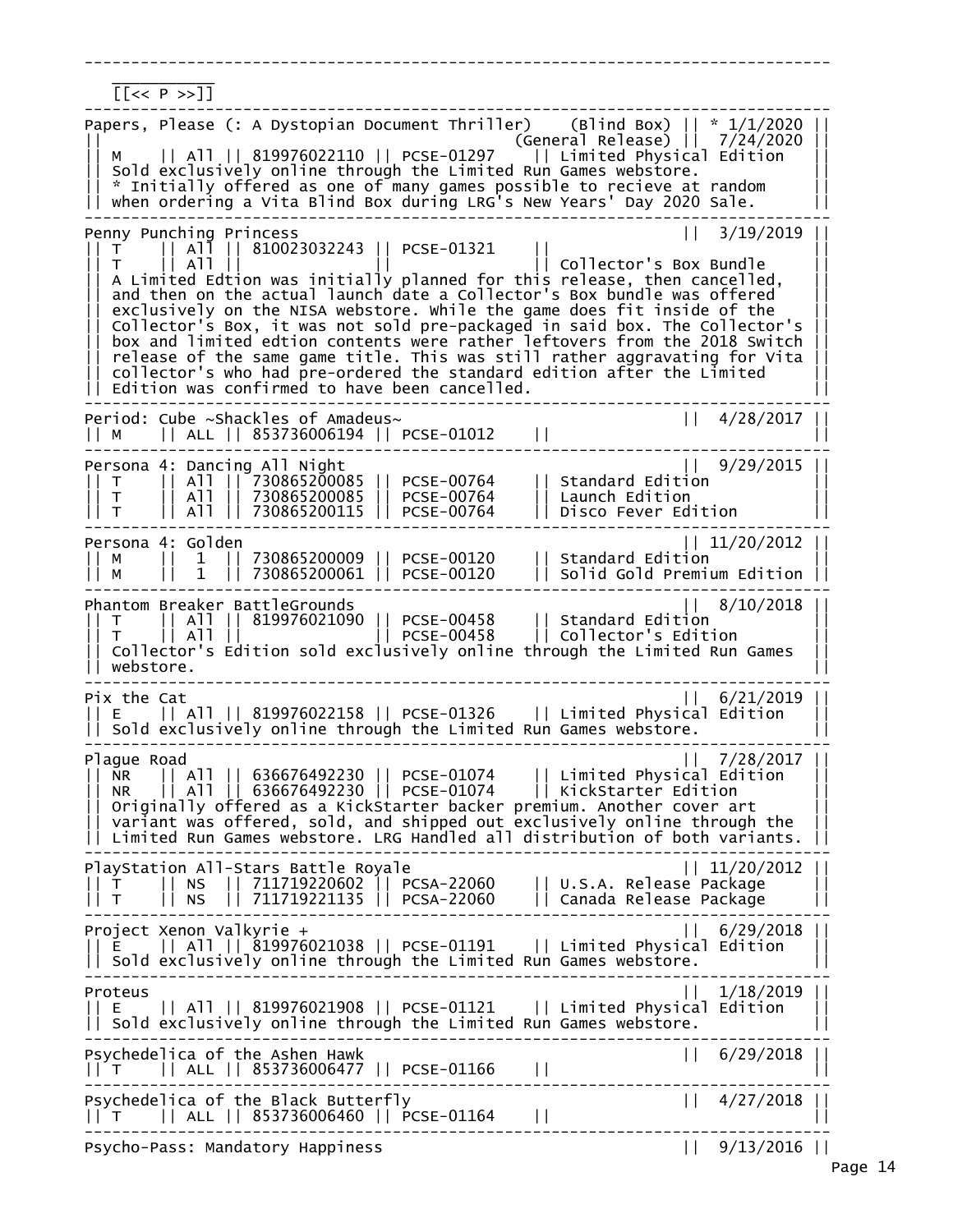|| T || All || 813633017167 || PCSE-00904 || Standard Edition || || T || All || 813633017433 || PCSE-00904 || Limited Edition || -------------------------------------------------------------------------------- Punch Line || 9/28/2018 || || M || All || 814737020527 || PCSE-01288 || Standard Edition || || M || All || || PCSE-01288 || Cheermancy Edition || || Cheermancy Edition was sold exclusively online through RiceDigital.co.uk. || -------------------------------------------------------------------------------- Putty Squad || 4/22/2014 || || E10+ || All || 814290012625 || PCSE-00416 || || --------------------------------------------------------------------------------  $\frac{1}{2}$  ,  $\frac{1}{2}$  ,  $\frac{1}{2}$  ,  $\frac{1}{2}$  ,  $\frac{1}{2}$  ,  $\frac{1}{2}$  ,  $\frac{1}{2}$  ,  $\frac{1}{2}$  $[ [ < Q > > ] ]$ -------------------------------------------------------------------------------- No titles starting with letter "Q" have released yet! --------------------------------------------------------------------------------  $\frac{1}{2}$  ,  $\frac{1}{2}$  ,  $\frac{1}{2}$  ,  $\frac{1}{2}$  ,  $\frac{1}{2}$  ,  $\frac{1}{2}$  ,  $\frac{1}{2}$  ,  $\frac{1}{2}$  [[<< R >>]] -------------------------------------------------------------------------------- Rabi-Ribi || 11/9/2018 || || T || All || 819976021694 || PCSE-01111 || Limited Physical Edition ||  $| \, |$  Sold exclusively online through the Limited Run Games webstore. All copies  $| \, |$  $|$  were sold bundled with the soundtrack CD. -------------------------------------------------------------------------------- Race the Sun  $|| 11/23/2018 ||$ || E || All || 819976021670 || PCSE-01109 || Limited Physical Edition ||  $| \; |$  Sold exclusively online through the Limited Run Games webstore. -------------------------------------------------------------------------------- Ragnarok Odyssey || 10/30/2012 || || T || 1 || 853466001520 || PCSE-00119 || Standard Edition || || T || 1 || 853466001537 || PCSE-00147 || Mercenary Edition || -------------------------------------------------------------------------------- Ragnarok Odyssey ACE || 4/1/2014 || || T || All || 853466001667 || PCSE-00300 || Standard Edition || || T || All || 853466001643 || PCSE-00382 || Launch Edition || -------------------------------------------------------------------------------- Rainbow Moon || 8/19/2016 || || NR || All || 636676491523 || PCSE-00908 || Limited Physical Edition ||  $|$  Sold exclusively online through the Limited Run Games webstore. -------------------------------------------------------------------------------- Ray Gigant || 4/14/2017 || 5000 || 12/2017 || 5000 || 4/14/2017 || 5000 || 5000 | || NR || All || 636676491912 || PCSE-00843 || Limited Physical Edition || || Sold exclusively online through the Limited Run Games webstore. || -------------------------------------------------------------------------------- Rayman Legends<br>|| E10+ || 1 || 008888317661 || PCSE-00277 || || 9/3/2013 || E10+ || 1 || 008888317661 || PCSE-00277 || || -------------------------------------------------------------------------------- Rayman Origins (1999) 2003 112 12:00 12:00 12:00 12:00 12:00 12:00 12:00 12:00 12:00 12:00 12:00 12:00 12:00 1 || E10+ || NS || 008888356851 || PCSE-00052 || || -------------------------------------------------------------------------------- Reality Fighters || 3/13/2012 || || T || NS || 711719220060 || PCSA-22006 || U.S.A. Release Package || || T || NS || 711719221029 || PCSA-22006 || Canada Release Package || -------------------------------------------------------------------------------- Resistance: Burning Skies || 5/29/2012 || || M || 1 || 711719220251 || PCSA-22025 || U.S.A. Release Package || || M || 1 || 711719221074 || PCSA-22025 || Canada Release Package || -------------------------------------------------------------------------------- Retro City Rampage DX || 4/30/2015 || || NR || All || 001337000022 || PCSE-00630 || Limited Physical Edition || || T || All || 628110732071 || PCSE-00630 || ESRB Rated Re-release || || Original release sold exclusively online through FanGamer.com. || || Re-release sold exclusively online through VBlank.com starting 4/24/2019. || -------------------------------------------------------------------------------- Revenant Dogma || 8/30/2019 || || E10+ || All || 819976022219 || PCSE-01322 || Limited Physical Edition ||  $|\;|$  Sold exclusively online through the Limited Run Games webstore. -------------------------------------------------------------------------------- Revenant Saga || 2/23/2018 || || E10+ || All || 819976020451 || PCSE-01065 || Limited Physical Edition || || Sold exclusively online through the Limited Run Games webstore. ||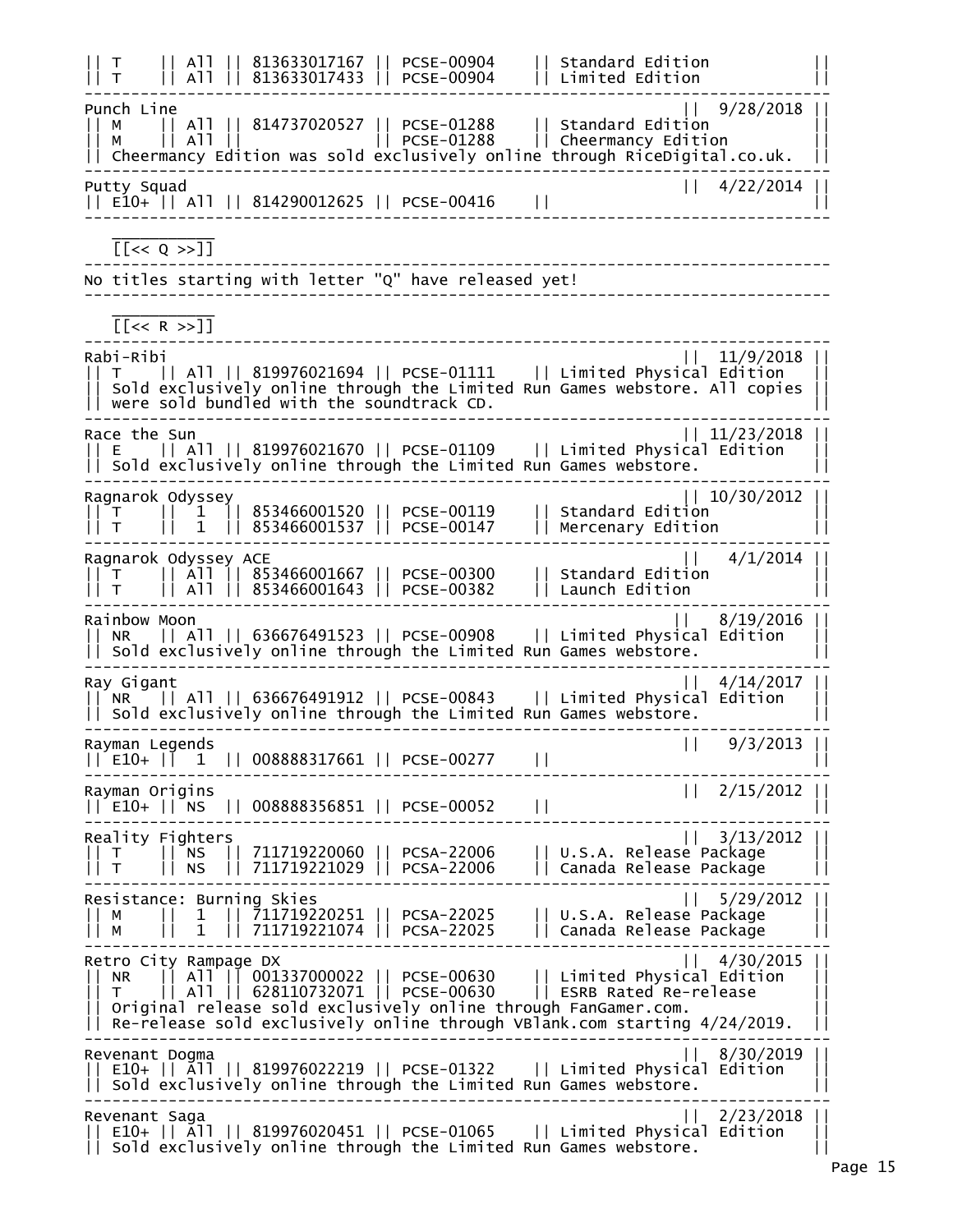-------------------------------------------------------------------------------- Ridge Racer || 3/13/2012 | || E10+ || NS || 722674160018 || PCSE-00001 || || -------------------------------------------------------------------------------- Risk of Rain || 5/26/2017 || || NR || All || 636676491790 || PCSE-00850 || Limited Physical Edition ||  $|\;|$  Sold exclusively online through the Limited Run Games webstore. -------------------------------------------------------------------------------- Rock Boshers DX: Director's Cut || 1/5/2018 || || E10+ || All || 819976020291 || PCSE-01156 || Limited Physical Edition ||  $|\;|$  Sold exclusively online through the Limited Run Games webstore. -------------------------------------------------------------------------------- Rocketbirds: Hardboiled Chicken || T || All || 819976022189 || PCSE-00112 || Limited Physical Edition ||  $|\,|$  Sold exclusively online through the Limited Run Games webstore. All copies  $|$  $||$  were sold bundled with the soundtrack CD. -------------------------------------------------------------------------------- Rocketbirds 2: Evolution || 12/27/2019 || || T || All || 819976022059 || PCSE-01345 || Limited Physical Edition || || Sold exclusively online through the Limited Run Games webstore. All copies ||  $||$  were sold bundled with the soundtrack CD. -------------------------------------------------------------------------------- Root Letter || 11/10/2016 || || M || All || 814737020190 || PCSE-00963 || Standard Edition || || M || All || || PCSE-00963 || Pen Pal Edition || || The "Pen Pal Edition" sold exclusively online through RiceDigital.co.uk. || --------------------------------------------------------------------------------  $\frac{1}{2}$  ,  $\frac{1}{2}$  ,  $\frac{1}{2}$  ,  $\frac{1}{2}$  ,  $\frac{1}{2}$  ,  $\frac{1}{2}$  ,  $\frac{1}{2}$  ,  $\frac{1}{2}$  $[<\leq s \geq]$ -------------------------------------------------------------------------------- Salt & Sanctuary || 9/14/2018 || || M || All || 819976021113 || PCSE-01270 || Standard Edition || || M || All || || PCSE-01270 || Collector's Edition || || Collector's Edition sold exclusively online through the Limited Run Games || || webstore. || -------------------------------------------------------------------------------- Saturday Morning RPG || 1/29/2016 || || NR || All || 636676491325 || PCSE-00724 || Limited Physical Edition ||  $|$  sold exclusively online through the Limited Run Games webstore. -------------------------------------------------------------------------------- Senran Kagura: Bon Appétit! Full Course || M || All || 819976021076 || PCSE-01244 || Standard Edition || || M || All || || PCSE-01244 || Collector's Edition ||  $|\,|$  Collector's Edition sold exclusively online through the Limited Run Games || webstore. || -------------------------------------------------------------------------------- Senran Kagura: Estival Versus || 3/15/2016 || || M || All || 853466001933 || PCSE-00787 || \*Standard Edition || || M || All || 853466001865 || PCSE-00787 || Endless Summer Edition || || \*Game was only sold new as the boxed "Endless Summer Edition". || || Includes randomly one of six different "pin-up card" sets in the box. || -------------------------------------------------------------------------------- Senran Kagura: Shinovi Versus || 10/14/2014 || || M || All || 853466001704 || PCSE-00398 || \*Standard Edition || || M || All || 853466001698 || PCSE-00500 || Let's Get Physical! Edition||  $|\;|$  \*Game was only sold new as the boxed "Let's Get Physical! Edition".  $|\;|$ -------------------------------------------------------------------------------- Shakedown Hawaii || 5/3/2019 || || T || All || 628110732088 || PCSE-01125 || Limited Physical Edition || || Sold exclusively online through VBlank.com. || -------------------------------------------------------------------------------- Shantae: Half-Genie Hero || T || All || 859716006031 || PCSE-00950 || \*Standard Edition || || T || All || 859716006000 || PCSE-00950 || Risky Beats Edition || || \*Game was only sold new as the boxed "Risky Beats Edition". || -------------------------------------------------------------------------------- Shinobido 2: Revenge of Zen || 2/21/2012 || || M || NS || 722674160025 || PCSE-00015 || || -------------------------------------------------------------------------------- Shiren The Wanderer: The Tower of Fortune and the Dice of Fate || 7/26/2016 || || E10+ || All || 853736006095 || PCSE-00845 || Standard Edition ||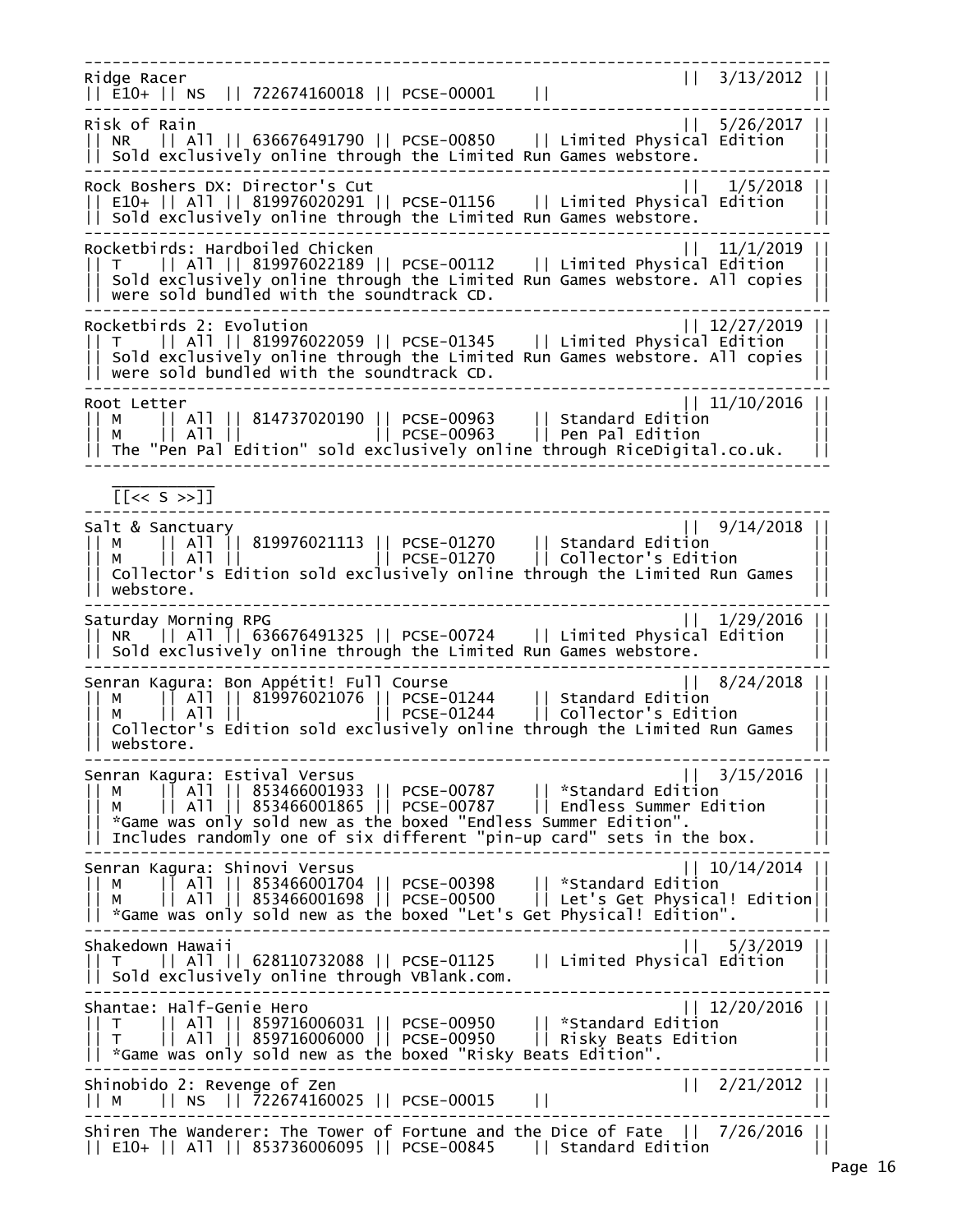|| E10+ || All || 853736006101 || PCSE-00845 || Eternal Wanderer Edition || || Eternal Wanderer Edition sold exclusively through the Aksys Games webstore.|| -------------------------------------------------------------------------------- Shovel Knight || 11/8/2016 || || E || All || N/A || PCSE-00640 || Limited Physical Edition || || Sold exclusively online through FanGamer.com. || -------------------------------------------------------------------------------- Silent Hill: Book of Memories || 10/16/2012 || || M || NS || 083717260684 || PCSE-00011 || U.S.A. Release Package || || M || NS || 083717260691 || PCSE-00011 || Canada Release Package || -------------------------------------------------------------------------------- Siralim || 5/4/2018 || || E10+ || All || 819976020772 || PCSE-01133 || Limited Physical Edition ||  $|$  Sold exclusively online through the Limited Run Games webstore. -------------------------------------------------------------------------------- Siralim 2 || 11/2/2018 || || T || All || 819976021687 || PCSE-01134 || Limited Physical Edition || || Sold exclusively online through the Limited Run Games webstore. || -------------------------------------------------------------------------------- Skullgirls: 2nd Encore || 2/28/2018 || || NR || All || 636676492254 || PCSE-00969 || Limited Physical Edition ||  $|$  Sold exclusively online through the Limited Run Games webstore via  $|$  pre-order from October 31st - November 14th 2016. -------------------------------------------------------------------------------- Sky Force: Anniversary || 1/26/2018 || || E10+ || All || 819976020529 || PCSE-01127 || Limited Physical Edition || -------------------------------------------------------------------------------- Sly Cooper Collection  $\sqrt{16}$   $\sqrt{27/2014}$  $\begin{array}{|l|l|} \hline \texttt{[i]} & \texttt{[j]} & \texttt{[j]} & \texttt{[j]} & \texttt{[j]} & \texttt{[j]} & \texttt{[j]} & \texttt{[j]} & \texttt{[j]} & \texttt{[j]} & \texttt{[j]} & \texttt{[j]} & \texttt{[j]} & \texttt{[j]} & \texttt{[j]} & \texttt{[j]} & \texttt{[j]} & \texttt{[j]} & \texttt{[j]} & \texttt{[j]} & \texttt{[j]} & \texttt{[j]} & \texttt{[j]} & \texttt{[j]} & \texttt{[j]} & \texttt{[j$  $|\;|$  time use download voucher code card included for game 3.  $|\;|$ -------------------------------------------------------------------------------- Sly Cooper: Thieves in Time || 2/5/2013 || || E10+ || 1 || 711719221302 || PCSA-22130 || U.S.A. Release Package || || E10+ || 1 || 711719221388 || PCSA-22130 || Canada Release Package ||  $|\;|$  Fourth in the Sly Cooper game series.  $|\;|$ -------------------------------------------------------------------------------- Smart as... || 10/23/2012 || || E || 1 || 711719220053 || PCSA-22005 || U.S.A. Release Package || || E || 1 || 711719221111 || PCSA-22005 || Canada Release Package || -------------------------------------------------------------------------------- Söldner-X 2: Final Prototype || 7/29/2016 || || NR || All || 636676491516 || PCSE-00907 || Limited Physical Edition || || Sold exclusively online through the Limited Run Games webstore. || -------------------------------------------------------------------------------- Sonic & All Star Racing Transformed || 12/18/2012 || || E10+ || 1 || 010086620023 || PCSE-00056 || Standard Edition (U.S.A.) || || E10+ || 1 || 010086620023 || PCSE-00056LE || Bonus Edition (U.S.A.) || || E10+ || 1 || 010086620023 || PCSE-00056LE || Bonus Edition (Canada) ||  $||$  "LE" only appears on the cover spine. Bonus Edition content is DLC. -------------------------------------------------------------------------------- Sorcery Saga: Curse of the Great Curry God || 12/10/2013 || || T || 1 || 893610001808 || PCSE-00314 || Standard Edition || || T || 1 || 893610001815 || PCSE-00365 || Hot and Spicy, Everything || || Nicey Limited Edition || -------------------------------------------------------------------------------- Soul Sacrifice || 4/30/2013 || || M || 1 || 711719221098 || PCSA-22109 || || -------------------------------------------------------------------------------- Spelunky || 2/8/2019 || || T || All || 819976022011 || PCSE-01300 || Standard Edition || || T || All || || PCSE-01300 || Collector's Edition || || Collector's Edition sold exclusively online through the Limited Run Games || || webstore. || -------------------------------------------------------------------------------- Spongebob Hero Pants || 2/3/2015 || || E || All || 047875770553 || PCSE-00577 || || -------------------------------------------------------------------------------- Spy Hunter || 10/9/2012 || || E10+ || 1 || 883929254781 || PCSE-00068 || U.S.A. Release Package || || E10+ || 1 || 883929254842 || PCSE-00068 || Canada Release Package || --------------------------------------------------------------------------------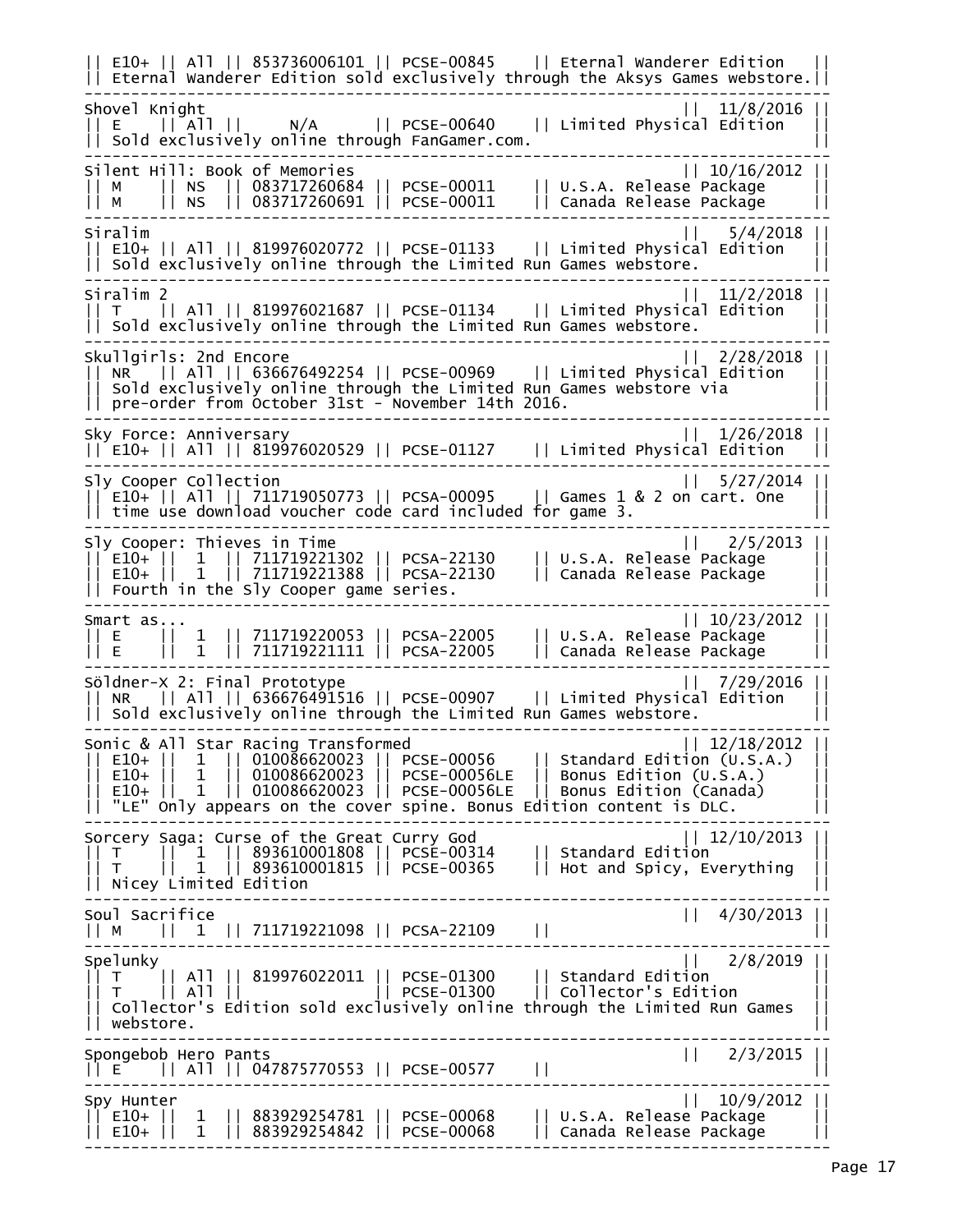Stealth Inc.: A Clone in the Dark: Ultimate Edition || 11/25/2016 || || NR || All || 636676491394 || PCSE-00977 || Limited Physical Edition ||  $|$  sold exclusively online through the Limited Run Games webstore. -------------------------------------------------------------------------------- Steamworld Dig: A Fistful of Dirt || 12/15/2017 || E10+ || All || 819976020093 || PCSE-01075 || Limited Physical Edition  $|\cdot|$  Sold exclusively online through the Limited Run Games webstore. -------------------------------------------------------------------------------- Steamworld Heist || 12/15/2017 || || E10+ || All || 819976020086 || PCSE-01076 || Limited Physical Edition ||  $|\;|$  Sold exclusively online through the Limited Run Games webstore. -------------------------------------------------------------------------------- Steins;Gate || 8/31/2015 || || M || All || 814737020039 || PCSE-00644 || Standard Edition || || M || All || 814737020015 || PCSE-00644 || El Psy Kongroo Edition || || M || All || 814737020053 || PCSE-00644 || Limited Edition || || Standard and limited editions sold online through Amazon.com. The "El Psy || || Kongroo Edition" sold exclusively online through RiceDigital.co.uk. || -------------------------------------------------------------------------------- Steins;Gate 0 || 11/29/2016 || 11/29/2016 || M || All || 814737020138 || PCSE-00949 || Standard Edition || || M || All || || PCSE-00949 || Amadeus Edition || || Amadeus Edition sold exclusively online through RiceDigital.co.uk. || -------------------------------------------------------------------------------- Stranger of Sword City<br>|| 4/26/2016 || 4/26/2016 || 4/26/2016 || 4/26/2016 || 1 || T || All || 813633016474 || PCSE-00818 || Standard Edition || || T || All || || PCSE-00818 || Limited Edition || -------------------------------------------------------------------------------- Street Fighter X Tekken || 10/23/2012 || || T || 1 || 013388370030 || PCSE-00005 || U.S.A. Release Package || || T || 1 || 013388913022 || PCSE-00005 || Canada Release Package || -------------------------------------------------------------------------------- Summon Night 6: Lost Borders || 10/31/2<br>|| T || All || 735366070205 || PCSE-00951 || Standard Edition<br>|| T || All || || PCSE-00951 || Wonderful Edition (VGP) || T || All || 735366070205 || PCSE-00951 || Standard Edition || || T || All || || PCSE-00951 || Wonderful Edition (VGP) || || T || All || || PCSE-00951 || Wonderful Edition (Direct) || || Pre-ordered standard editions included a loose bonus Official Soundtrack CD||  $|\,|$  in a cardboard sleeve. VGP Wonderful Edition differs from Direct variant in $|\,|$ || that the Vita game case does not have a reversible cover, poster is single ||  $| \ \ |$  sided poster, and no stuffed toy variance only Patch (blue) included. -------------------------------------------------------------------------------- Super Hydorah || 6/8/2018 || || T || All || 819976021014 || PCSE-01233 || Standard Edition || || T || All || 819976020895 || PCSE-01233 || Classic Edition || || Classic Edition sold exclusively online through the Limited Run Games || || webstore. || -------------------------------------------------------------------------------- Super Meat Boy (Blind Box) || \* 1/1/2020 || || (General Release) || 7/30/2021 || || T || All || 819976022028 || PCSE-01301 || Standard Edition || || T || All || 819976026781 || PCSE-01301 || Collector's Edition || Sold exclusively online through the Limited Run Games webstore. || \* Initially offered as one of many games possible to receive when ordering || || a Vita Blind Box during LRG's New Years' Day 2020 Sale. || -------------------------------------------------------------------------------- Super Monkey Ball: Banana Splitz || 10/23/2012 || || E || 1 || 010086620016 || PCSE-00017F || || -------------------------------------------------------------------------------- Super Mutant Alien Assault || 7/12/2019 || || T || All || 819976021892 || PCSE-01072 || Limited Physical Edition || || Sold exclusively online through the Limited Run Games webstore. || -------------------------------------------------------------------------------- | 11/10/2015 || 11/10/2015<br>|| 11/10/2015 || 11/10/2015 || 15 Merce || 11/10/2015 || 15 Merce || 11 Me Т || All || 897790002068 || PCSE-00717<br>Т || All || || || || || || || PCSE-00717 || T || All || || PCSE-00717 || The X-CLUSIVE L.E. || || T || All || || PCSE-00717 || The X-OTIC Limited Edition || || Limited Editions sold exclusively online through SuperbeatXonic.ecwid.com. || -------------------------------------------------------------------------------- SuperDimension Neptune vs Sega Hard Girls || 10/18/2016 || || T || All || 859204005560 || PCSE-00898 || Standard Edition || || T || All || || PCSE-00898 || Limited Edition ||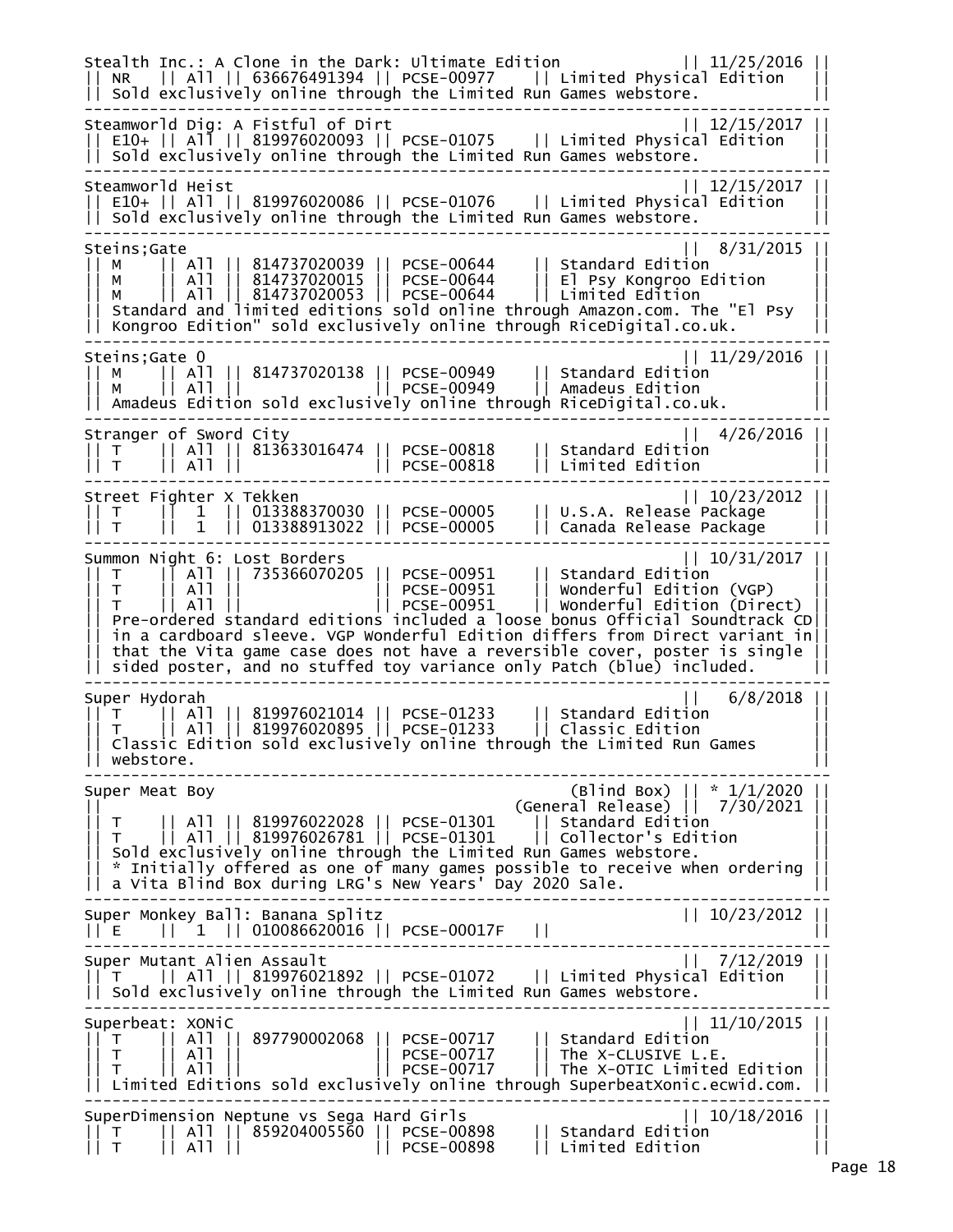|| Limited edition was sold exclusively through the Idea Factory webstore. || -------------------------------------------------------------------------------- Supremacy MMA: Unrestricted || 3/27/2012 || || M || NS || 812872011707 || PCSE-00012F || || -------------------------------------------------------------------------------- Sword Art Online: Lost Song || 11/17/2015 || || T || All || 722674150491 || PCSE-00740 || || || Pre-ordered copies from GameStop came with a 48-page "NerveGear" Booklet. || --------------------------------------------------------------------------------  $\frac{1}{2}$  ,  $\frac{1}{2}$  ,  $\frac{1}{2}$  ,  $\frac{1}{2}$  ,  $\frac{1}{2}$  ,  $\frac{1}{2}$  ,  $\frac{1}{2}$  ,  $\frac{1}{2}$  [[<< T >>]] -------------------------------------------------------------------------------- Tales from Space: Mutant Blobs Attack!!! || 6/14/2019 || || E10+ || All || 819976022103 || PCSE-01296 || Limited Physical Edition || || Sold exclusively online through the Limited Run Games webstore. || -------------------------------------------------------------------------------- Tales of Hearts R || 11/11/2014 || || T || All || 722674150415 || PCSE-00429 || GameStop Exclusive || -------------------------------------------------------------------------------- Tearaway || 11/22/2013 || || E || All || 711719221241 || PCSA-00099 || U.S.A. Release Package || || E || All || 711719221654 || PCSA-00099 || Canada Release Package || -------------------------------------------------------------------------------- Terraria || 6/9/2015 || || T || All || 812872018683 || PCSE-00317 || || -------------------------------------------------------------------------------- Teslagrad || 7/9/2019 || || E || All || 852103006676 || PCSE-00814 || Standard Edition\* || || E || All || 852103006751 || 2104830 || Value Pack || || Sold exclusively in Region 1 through the Limited Run Games webstore. || || \*Game was only sold new as the boxed "Value Pack" edition. || -------------------------------------------------------------------------------- Tetris Ultimate || 6/2/2015 || || E || All || 887256000080 || PCSE-00521 || || -------------------------------------------------------------------------------- The Amazing Spider-Man || 11/19/2013 || || T || 1 || 047875767980 || PCSE-00333 || || -------------------------------------------------------------------------------- The Bit.Trip: Limited Edition || 1/19/2018 || || E || All || 819976020468 || PCSE-00954 || Limited Edition || || E || All || 819976020468 || PCSE-00954 || PAX East 2018 Edition || || Sold online through the Limited Run Games webstore. Has a cover  $art$  ||  $|\;|$  variation that was sold at PAX East 2018.  $|\;|$ -------------------------------------------------------------------------------- The House in Fata Morgana: Dreams of the Revenants Edition || 5/31/2019 || || M || All || 819976022073 || PCSE-01305 || Standard Edition || || M || All || || PCSE-01305 || Collector's Edition ||  $|\,|$  Collector's Edition sold exclusively online through the Limited Run Games || webstore. || -------------------------------------------------------------------------------- The King of Fighters '97: Global Match || 2/22/2019 || || T || All || 819976021731 || PCSE-01224 || Standard Edition || || T || All || || PCSE-01224 || Classic Edition || || Classic Edition sold exclusively online through the Limited Run Games || || webstore. || -------------------------------------------------------------------------------- The Legend of Heroes: Trails of Cold Steel || 12/22/2015 || || T || All || 853466001810 || PCSE-00786 || Standard Edition || || T || All || 853466001896 || PCSE-00786 || Lionheart Edition || -------------------------------------------------------------------------------- The Legend of Heroes: Trails of Cold Steel II || 9/6/2016 || || T || All || 853466001957 || PCSE-00896 || || -------------------------------------------------------------------------------- The Longest 5 Minutes || 3/19/2019 || || T || All || 810023032229 || PCSE-00993 || Standard Edition || || T || All || || || Collector's Box Bundle || || A Limited Edtion was initially planned for this release, then cancelled, || || and then on the actual launch date a Collector's Box bundle was offered ||  $|\;|$  exclusively on the NISA webstore. While the game does fit inside of the  $\;| \; |$ || Collector's Box, it was not sold pre-packaged in said box. The Collector's || || box and limited edtion contents were rather leftovers from the 2018 Switch ||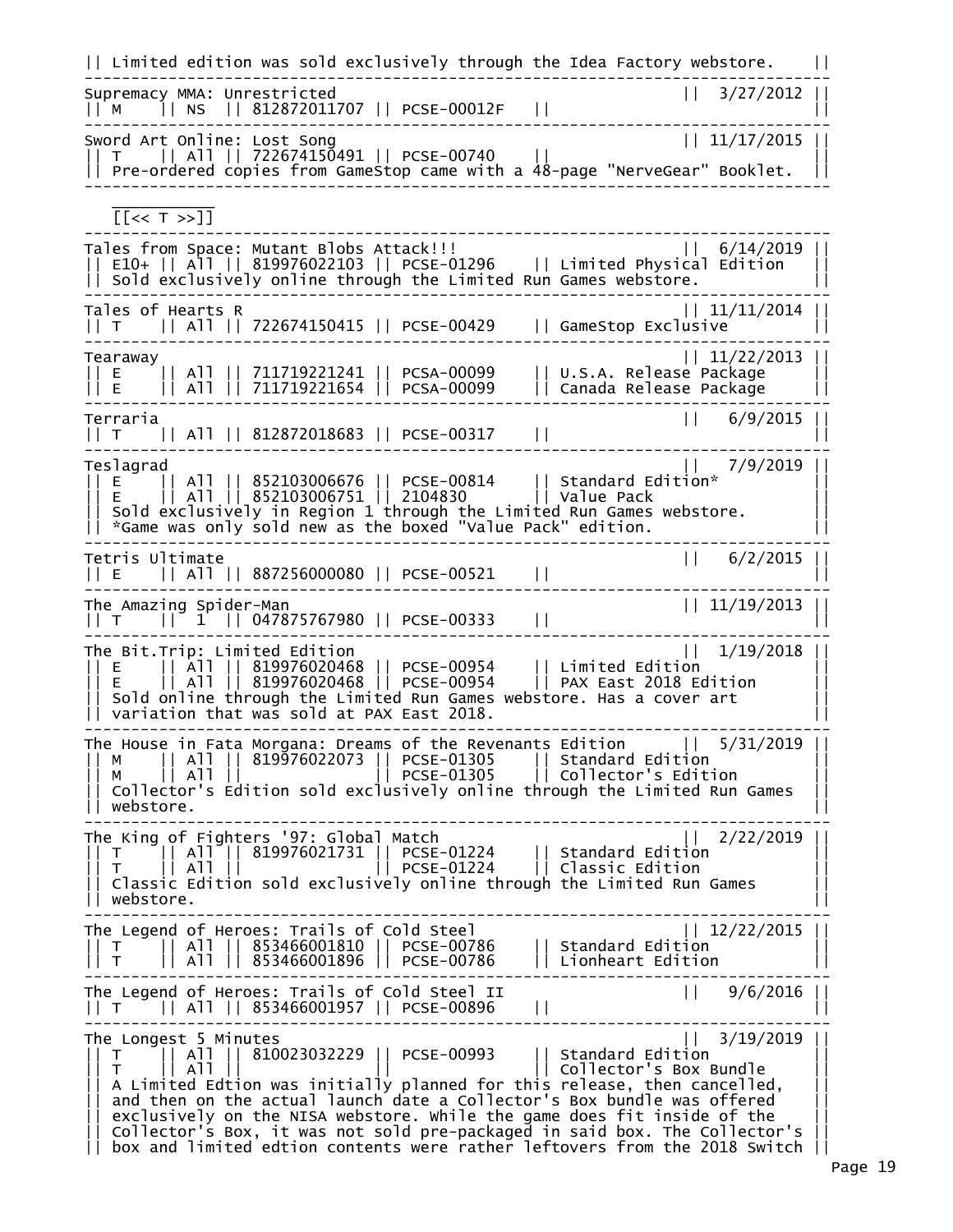|| release of the same game title. This was still rather aggravating for Vita || collector's who had pre-ordered the standard edition after the Limited Edition was confirmed to have been cancelled. -------------------------------------------------------------------------------- The Lost Child || 3/19/2019 || || T || All || 810023032236 || PCSE-01320 || Standard Edition || || T || All || || PCSE-01320 || Limited Edition ||  $|$  Limited Edition was sold exclusively online through the NISA webstore. -------------------------------------------------------------------------------- The Swapper || 2/3/2017 || || NR || All || 636676491813 || PCSE-00976 || Limited Physical Edition ||  $| \cdot |$  Sold exclusively online through the Limited Run Games webstore. -------------------------------------------------------------------------------- The Swindle: A Steampunk Cybercrime Caper || 2/17/2017 || || NR || All || 636676491837 || PCSE-00975 || Limited Physical Edition || || Sold exclusively online through the Limited Run Games webstore. -------------------------------------------------------------------------------- The Walking Dead: The Complete First Season || 8/20/2013 || || M || 1 || 711719221852 || PCSA-22185 || U.S.A. Release Package || || M || 1 || 711719221869 || PCSA-22185 || Canada Release Package || Cartridge marked "91518". -------------------------------------------------------------------------------- The Walking Dead: Season Two || 11/4/2014 || || M || All || 711719051435 || 3000406-GL || U.S.A. Release Package || || M || All || 711719051442 || 3000406-GL || Canada Release Package || -------------------------------------------------------------------------------- The Wolf Among Us || 11/4/2014 || || M || All || 711719051589 || 3000404-GL || U.S.A. Release Package || || M || All || 711719051428 || 3000404-GL || Canada Release Package || -------------------------------------------------------------------------------- Thomas was Alone || 9/30/2016 || || NR || All || 636676491653 || PCSE-00935 || Limited Physical Edition || || Sold exclusively online through the Limited Run Games webstore. || -------------------------------------------------------------------------------- Tokyo Tattoo Girls || T || All || 813633019260 || PCSE-01150 || Standard Edition || || T || All || || PCSE-01150 || Limited Edition ||  $|\;|$  Limited edition was sold exclusively online through the NISA webstore. -------------------------------------------------------------------------------- Tokyo Twilight Ghost Hunters || 3/10/2015 || || T || Āll || 893610001952 || PCSE-00509 -------------------------------------------------------------------------------- Tokyo Xanadu || 6/30/2017 || || T || All || 853736006187 || PCSE-00893 || Standard Edition ||  $|$ || All || 853736006248 || PCSE-00893 -------------------------------------------------------------------------------- Touch My Katamari || 2/22/2012 || || E10+ || NS || 722674160032 || PCSE-00016 || || -------------------------------------------------------------------------------- Toukiden: Kiwami || 3/31/2015 || || T || All || 040198002684 || PCSE-00467 || || -------------------------------------------------------------------------------- Toukiden: The Age of Demons<br>|| T || 1 || 040198002462 || PCSE-00381 || || T || 1 || 040198002462 || PCSE-00381 || || -------------------------------------------------------------------------------- Toukiden 2 || 3/21/2017 || || T || All || 040198002882 || PCSE-00940 || || -------------------------------------------------------------------------------- | 3/29/2016 || 3/29/2016 || 17 || 17 || 3/29/2016 |<br>|| 17 || 1859204005355 || PCSE-00813 || Standard Edition |<br>|| 1<sub>. .</sub> || 11 || || 11 || || 19CSE-00813 || Limited Edition | || T || All || 859204005355 || PCSE-00813 || Standard Edition || || T || All || || PCSE-00813 || Limited Edition ||  $|\cdot|$  Limited edition was sold exclusively through the Idea Factory webstore. --------------------------------------------------------------------------------  $\frac{1}{2}$  ,  $\frac{1}{2}$  ,  $\frac{1}{2}$  ,  $\frac{1}{2}$  ,  $\frac{1}{2}$  ,  $\frac{1}{2}$  ,  $\frac{1}{2}$  ,  $\frac{1}{2}$  [[<< U >>]] -------------------------------------------------------------------------------- Ultimate Marvel vs. Capcom 3 || 2/15/2012 || || T || NS || 013388370016 || PCSE-00004 || U.S.A. Release Package || || T || NS || 013388913015 || PCSE-00004 || Canada Release Package || -------------------------------------------------------------------------------- Uncharted: Golden Abyss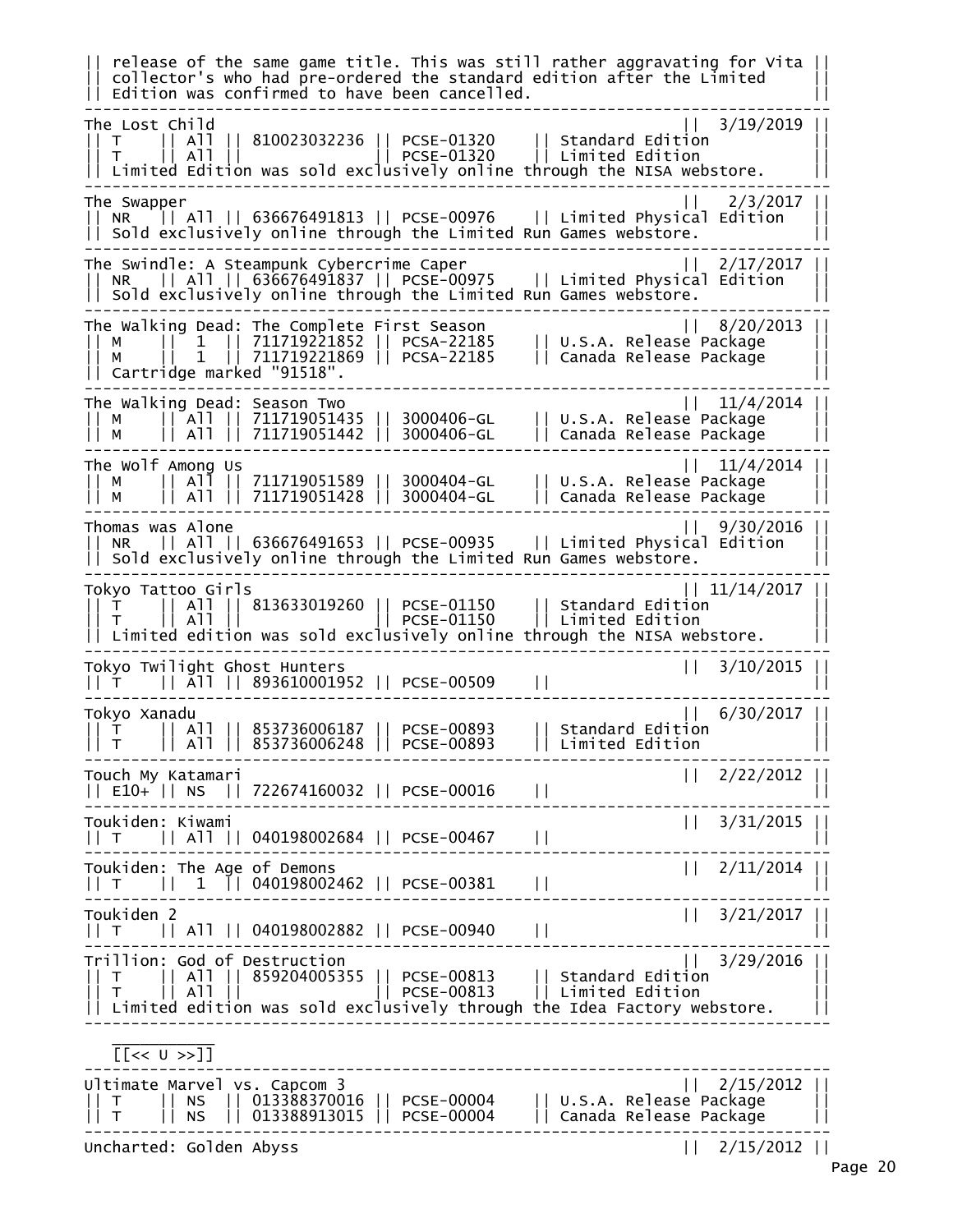|| T || 1 || 711719220268 || PCSA-22026 || U.S.A. Release Package || || T || 1 || 711719221036 || PCSA-22026 || Canada Release Package || -------------------------------------------------------------------------------- Undertale || 9/28/2017 || || NR || All || 850055007208 || PCSE-01116 || Standard Edition || || NR || All || || PCSE-01116 || Collector's Edition || || Sold exclusively online through FanGamer.com. || --------------------------------------------------------------------------------  $Unit$  13  $||$  3/6/2012  $||$ || T || NS || 711719220480 || PCSA-22048 || U.S.A. Release Package || || T || NS || 711719221104 || PCSA-22048 || Canada Release Package || -------------------------------------------------------------------------------- Utawarerumono: Mask of Deception || 5/23/2017 || || M || All || 730865200207 || PCSE-00959 || Standard Edition || || M || All || 730865200207 || PCSE-00959 || Launch Edition || -------------------------------------------------------------------------------- Utawarerumono: Mask of Truth || 9/5/2017 || || M || All || 730865200214 || PCSE-01102 || Standard Edition || || M || All || 730865200214 || PCSE-01102 || Launch Edition || --------------------------------------------------------------------------------  $\frac{1}{2}$  ,  $\frac{1}{2}$  ,  $\frac{1}{2}$  ,  $\frac{1}{2}$  ,  $\frac{1}{2}$  ,  $\frac{1}{2}$  ,  $\frac{1}{2}$  ,  $\frac{1}{2}$  [[<< V >>]] -------------------------------------------------------------------------------- VA-11 HALL-A: Cyberpunk Bartender Action || 6/29/2018 || || M || All || 819976021052 || PCSE-01223 || Standard Edition || || M || All || || PCSE-01223 || Collector's Edition || || Collector's Edition sold exclusively online through the Limited Run Games || || webstore. || -------------------------------------------------------------------------------- Valhalla Knights 3 || 11/15/2013 || || M || 1 || 853466001575 || PCSE-00244 || || -------------------------------------------------------------------------------- Valkyrie Drive: Bhikkhuni || 10/11/2016 || || M || All || 814737020244 || PCSE-00948 || Standard Edition || || M || All || || PCSE-00948 || Liberator's Edition || || Liberator's Edition sold exclusively online through RiceDigital.co.uk. || -------------------------------------------------------------------------------- Velocity 2X : Critical Mass Edition || 3/20/2018 || || E10+ || All || 853191007057 || PCSE-01126 || || -------------------------------------------------------------------------------- Virtua Tennis 4: World Tour Edition || 2/15/2012 || || E || NS || 010086620009 || PCSE-00003F || || -------------------------------------------------------------------------------- Volume || 11/11/2016 || || NR || All || 636676491592 || PCSE-00910 || Limited Physical Edition || || Sold exclusively online through the Limited Run Games webstore. --------------------------------------------------------------------------------  $\frac{1}{2}$  ,  $\frac{1}{2}$  ,  $\frac{1}{2}$  ,  $\frac{1}{2}$  ,  $\frac{1}{2}$  ,  $\frac{1}{2}$  ,  $\frac{1}{2}$  ,  $\frac{1}{2}$  [[<< W >>]] -------------------------------------------------------------------------------- Windjammers || 12/1/2017 || || E || All || 819976020208 || PCSE-01032 || Standard Edition || || E || All || || PCSE-01032 || Collector's Edition || || Collector's Edition sold exclusively online through the Limited Run Games || || webstore and ships out in January. || -------------------------------------------------------------------------------- Wipeout 2048 || 2/15/2012 || || E10+ || NS || 711719220039 || PCSA-22003 || U.S.A. Release Package || || E10+ || NS || 711719220985 || PCSA-22003 || Canada Release Package || -------------------------------------------------------------------------------- World of Final Fantasy || 10/25/2016 || || E10+ || All || 662248917511 || PCSE-00880 || Day One Edition || --------------------------------------------------------------------------------  $\frac{1}{2}$  ,  $\frac{1}{2}$  ,  $\frac{1}{2}$  ,  $\frac{1}{2}$  ,  $\frac{1}{2}$  ,  $\frac{1}{2}$  ,  $\frac{1}{2}$  ,  $\frac{1}{2}$  $[<\times$  X  $>$ ]] -------------------------------------------------------------------------------- XBlaze Code: Embryo || 6/24/2014 || || M || All || 893610001877 || PCSE-00346 || || -------------------------------------------------------------------------------- XBlaze Lost: Memories || 8/11/2015 || ------------<br>|| 8/11/2015 || XBlaze Lost: Memories<br>|| M || All || 865415000102 || PCSE-00627 ||